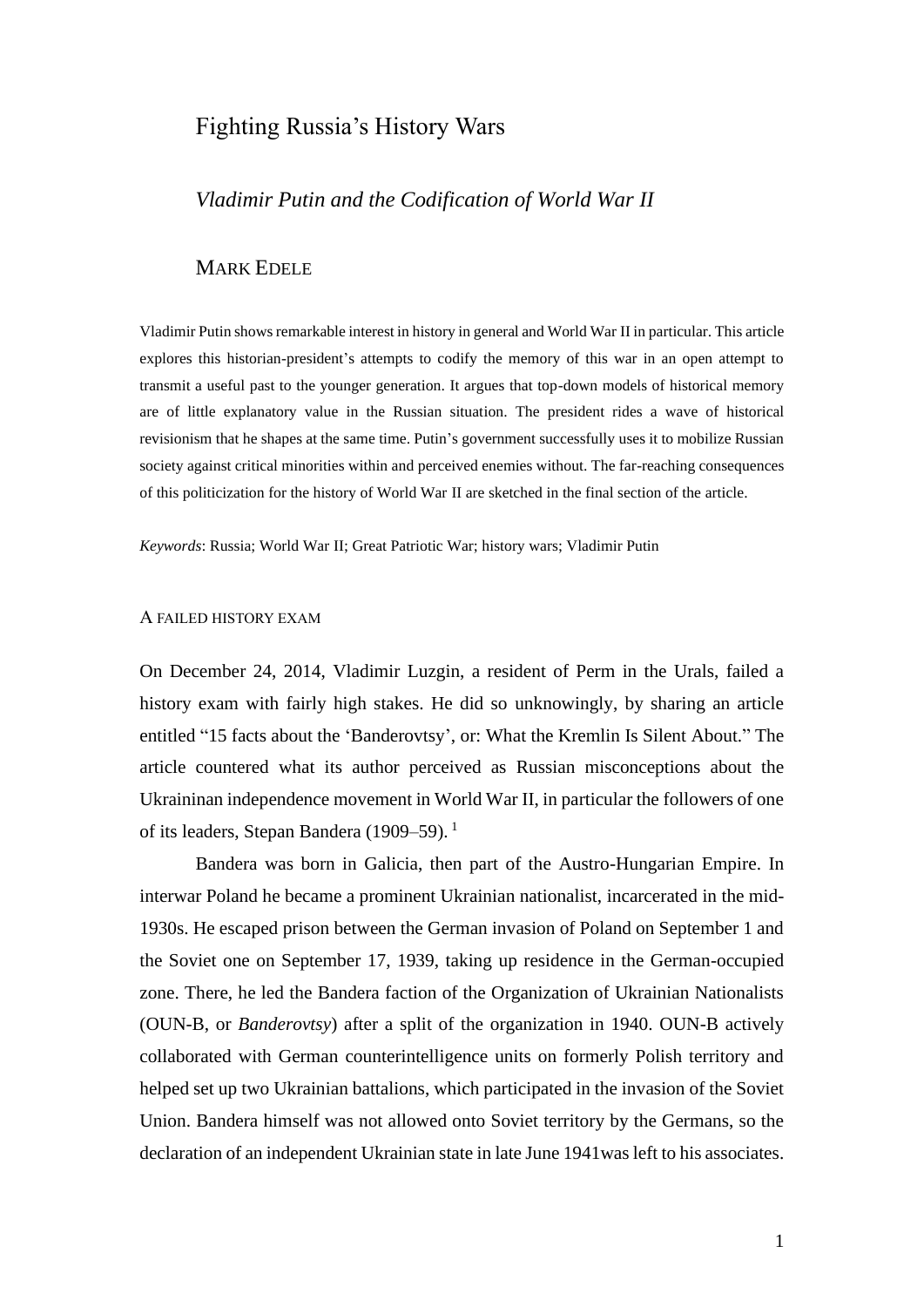This step, however, sealed the fate of OUN-B in the German-controlled areas. Hitler was unwilling to accept independent nationalist movements of non-Germans on Soviet territory. OUN-B also did not endear itself to the Germans because of its assassinations of rival nationalists. The organization was outlawed and Bandera arrested. He languished as a somewhat privileged prisoner in Sachsenhausen concentration camp and was released in the eleventh hour, in 1944, when the Germans finally tried to instrumentalize anti-Soviet and nationalist sentiments of former Soviet citizens in their fight against the Red Army. An integral nationalist, Bandera was no friend of Poles, Russians and Jews. His followers were involved both in the ethnic cleansing of Poles and in the Holocaust. He was assassinated by a Soviet agent in postwar Munich, where he had found refuge.<sup>2</sup>

During the 2013–14 Euromaidan protests in Kiev and the following 2014 Russian annexation of Crimea as well as the armed conflict over eastern Ukraine, the memory of Bandera became entangled with Ukrainian and Russian nationalisms. Ukrainians had long celebrated him as a freedom fighter, while Russian media portrayed him as a fascist and a Nazi collaborator. It is in this context that the "15 facts" were written and distributed.<sup>3</sup>

On that fateful day in December 2014, then, Luzgin shared the anti-Kremlin defense of Bandera and his followers on *VKontakte*, a Russian version of Facebook. While overall only twenty other users saw his post, one of them was employed by the State Prosecutor's office of Perm District. The procuracy soon investigated a charge of public dissemination of "lies about the activities of the Soviet Union in the Second World War," a crime that, since early 2014, is punishable by up to five years' imprisonment under article 354.1 of the criminal code ("rehabilitation of fascism"). The charge was brought to prosecution and in June 2016 the Perm District Court made history when sentencing Luzgin as charged.<sup>4</sup>

The court had to find that Luzgin's re-post was historically inaccurate, and that he could have known that it was. The historical inaccuracy was fairly easily established. Part of the offending paragraph read as follows:

In contrast to the communists, who actively collaborated [*sotrudnichali*] with the Germans and divided Europe with the Molotov-Ribbentrop pact, the UPA [Ukrainian Insurgent Army] and OUN-B did not collaborate either with the German occupation government or with the communist occupation government.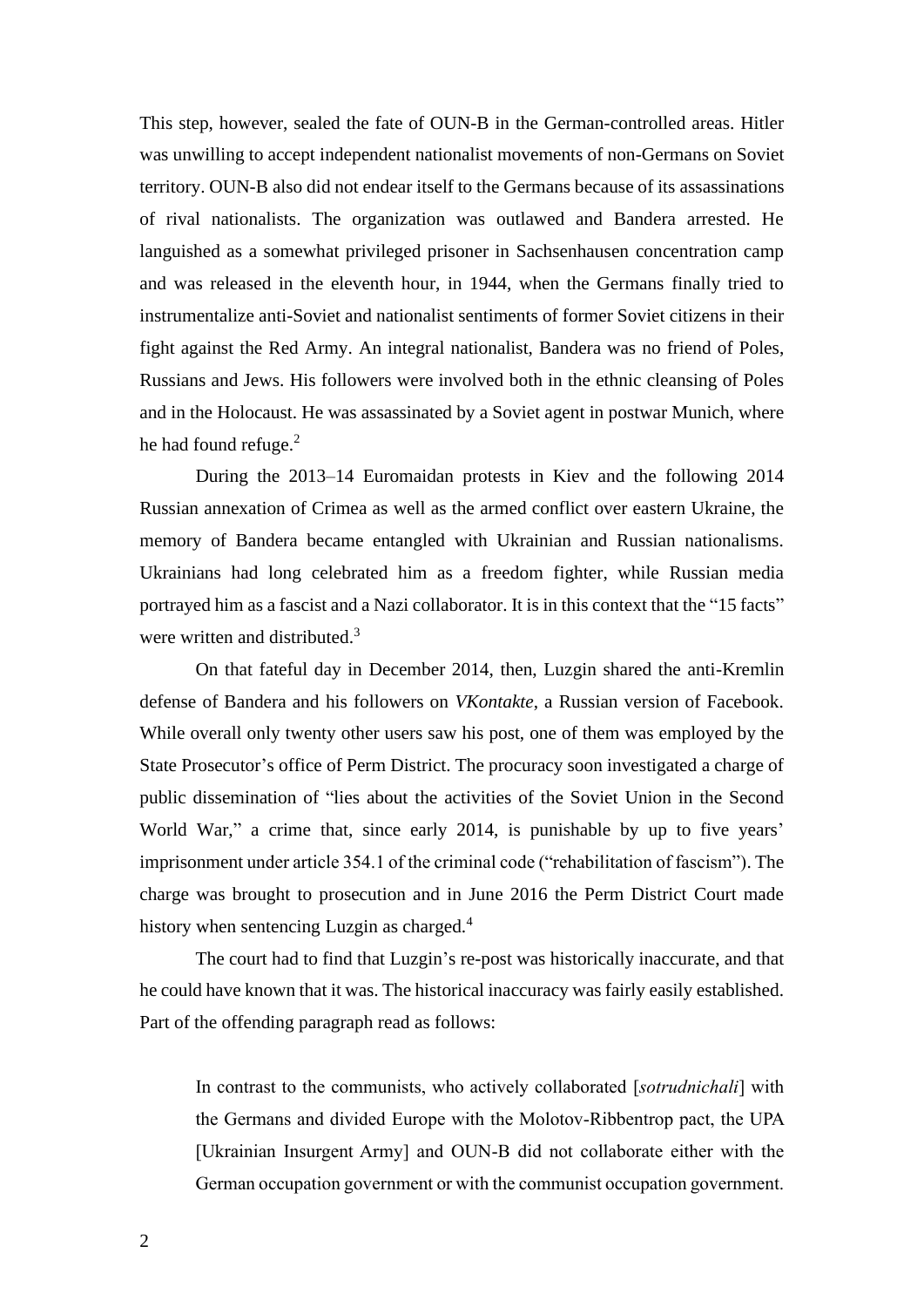In their turn, the communists [and the Germans] learned from each other, cooperated in repressions, held parades together, exchanged weapons, etc. THE COMMUNISTS AND GERMANY TOGETHER ATTACKED POLAND, UNLEASHING THE SECOND WORLD WAR on September 1, 1939. That is, communism and Nazism cooperated closely while Bandera sat in a German concentration camp Auschwitz for the declaration of independence of Ukraine....

There are so many tendentious mistakes in this paragraph, that it is hard to decide where to start unravelling them. For one, OUN-B did collaborate with the Germans. It was not Bandera but Hitler who ended the cooperation. Second, during the period when the Soviets and the Germans "cooperated closely"—that is in 1939–1941—Bandera was not in a concentration camp. He was only arrested after the declaration of Ukrainian independence, which happened not during the period of German-Soviet collaboration but after it had ended with the attack on the Soviet Union. Third, he did not sit in Auschwitz, but in Sachsenhausen.

The prosecution focused instead on a final inaccuracy, the statement that "the communists and Germany together attacked Poland, unleashing the Second World War on September 1, 1939." As the witness for the prosecution, Aleksandr Vertinskii, dean of the Faculty of History of Perm State-Pedagogic University, put it: this formulation did "not conform to positions recognized internationally."<sup>5</sup> Indeed, on September 1 only the Germans attacked Poland and hence unleashed the Second World War. The Red Army would invade Poland only on September 17.

While the first part of the prosecution's case relied on a confrontation of an amateur with somewhat hazy knowledge of history with the dean of a Faculty of History, the second required showing that Luzgin did not simply make a mistake but knowingly distributed lies. This charge he strenuously denied. He claimed, likely accurately, that he had never read the Nuremberg trial records and hence did not know what an international court had established about Germany's singular war guilt; he also claimed that he had learned in school that "on September 1, 1939, fascist Germany attacked Poland, while Soviet forces moved into the eastern part of Poland." The court dismissed this defense with reference to Luzgin's high-school diploma, which showed that he had passed history with a "B" (*khorosho*), and could thus be presumed to know the basic facts. Thus his dissemination of a document full of silly mistakes was indeed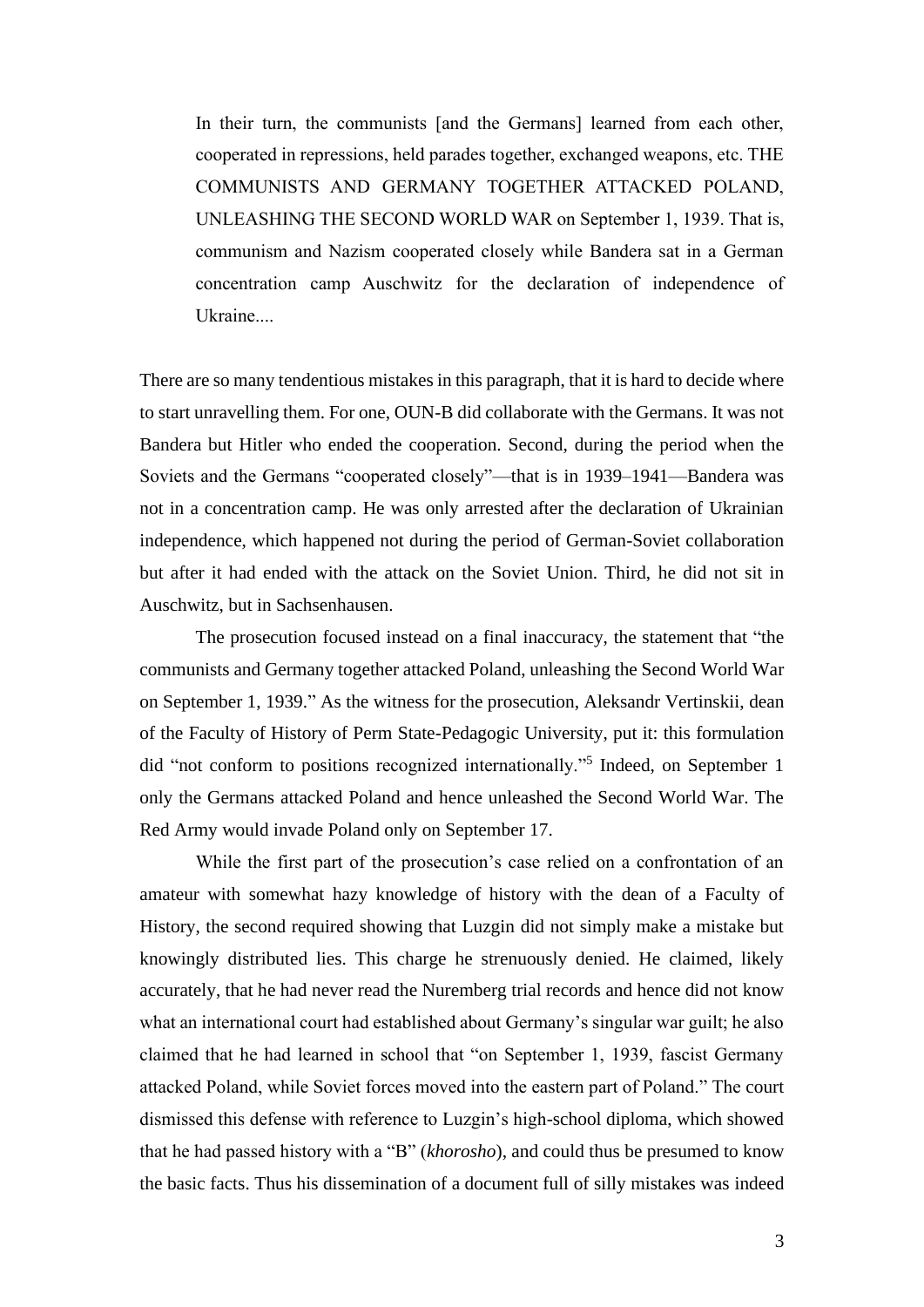the propagation of a historical lie. Luzgin was sentenced to a 200,000 ruble fine, quite a significant sum in a country where the average monthly wage stands at 36,525 rubles.<sup>6</sup> And Luzgin was lucky: he could have received a significantly higher fine or even have ended up behind bars.

Luzgin's prosecution marks a new level of escalation in the ongoing struggle over Russia's past. This history war has simmered for decades now. After the breakdown of the Soviet Union in 1991, the question of what were the historical foundations of contemporary Russia became acute. While the victory over Nazism is not the only usable past embraced by many in Russia today, a sanitized version of "Russia's" World War II has become one heritage that many among both leaders and led could agree on. It developed into a cornerstone of a positive narrative about the nation. It has proved to be extremely popular, not least because it could build on the ideological work done since 1945, when the "Great Patriotic War" increasingly eclipsed the Bolshevik revolution as the foundational moment of the Soviet polity.<sup>7</sup> The new Russian "positive nationalism," however, has been challenged by critical historians within and foreign scholars and politicians without.<sup>8</sup>

In the context of the Ukraine crisis, these confrontations came to a head, leading to the passing of a law threatening prison for unspecified "lies" about the Soviet Union's World War II.<sup>9</sup> This article explores this law in the context of several presidential interventions into the controversy about how to properly remember this war. It argues that the memory law is part of the historiographical front of what has been called Putin's "preventive counterrevolution": a largely successful attempt to immunize Russian society against the virus of "velvet revolution."<sup>10</sup> Notwithstanding its propagandistic use, the official version of this history is a sophisticated, if tendentious, interpretation of the Russian World War II.

The president of the Russian Federation, of course, does not (re)construct the Russian past single-handedly. There are a variety of other players, whose contributions to the debate could provide material for further essays.<sup>11</sup> The most prominent politician of history is Minister of Culture Vladimir Medinskii (born 1970), a maverick historian who has long argued for the development of a useful past.<sup>12</sup> Putin at times follows Medinskii's lead, as we shall see below, but there are also moments of divergence. The president's style of argument, for one, is much more old-fashioned than his minister's. The younger man openly states that "facts alone do not mean very much" and that he wants to "modernize" the "Soviet war myth" to create a "positive mythology" as a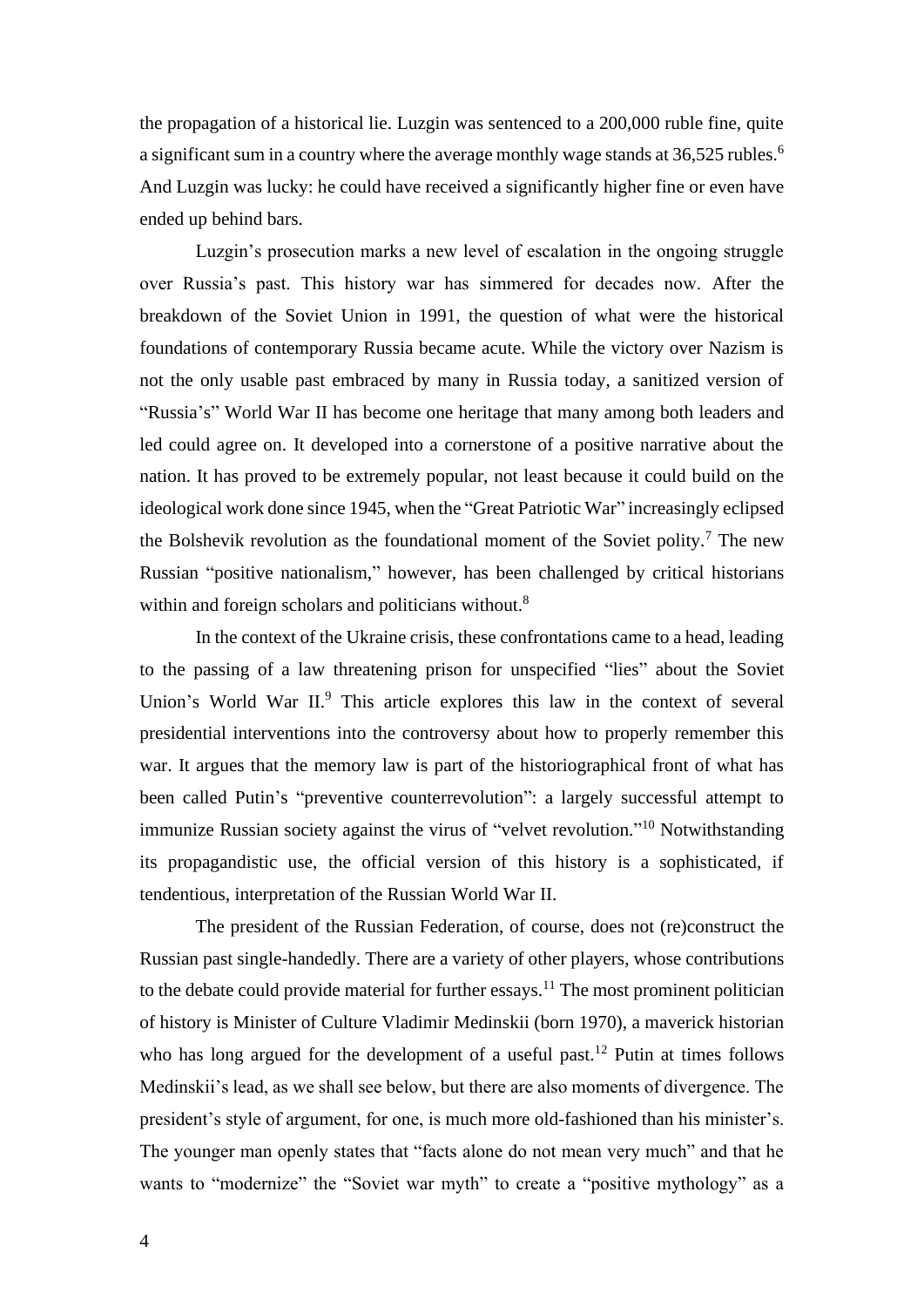foundation of the "moral imperatives of the people." His writings are openly imperialist: "What kind of a myth do we need?" he asked rhetorically in 2011. "Very easy," he answered. Russia needed a myth stressing "the unified historical fate of the peoples of the former Russian empire."<sup>13</sup>

Putin, by contrast, presents himself as the defender of objective historical truth pure and simple. He is much more careful and much more guarded than Medinskii. He does not copy Medinskii's lines on every subject, but develops his own personal take on the past.<sup>14</sup> In the struggle over history as elsewhere in the complex game of Russian politics, Putin is an independent actor.<sup>15</sup> This essay argues that we need to take his thought on the past seriously: this former KGB operative is, indeed, a "history man."<sup>16</sup>

#### THE MEMORY LAW AND THE HISTORY OF HISTORY

On May 5, 2014, the history man in the Kremlin signed a new law, which had been passed by both houses of parliament on April 23 and 29, respectively.<sup>17</sup> Largely ignored by Western media too busy keeping an eye on the fast-moving events in Ukraine, what is popularly known as the "memory law" is entitled "On the insertion of changes in particular legal acts of the Russian Federation." It criminalizes the expression of certain opinions about the Soviet past. Article 1 threatens either up to 300,000 rubles or the equivalent of up to two years of salary, or three years of forced labor or a three-year prison term for the following offenses:

- public denial of facts established by the international criminal tribunal for the punishment of the major European war criminals of the Axis powers;
- public approval of said crimes;
- public distribution of lies about the activities of the Soviet Union in World War II, if the offender is aware of the false character of these statements [*rasprostranenie zavedomo lozhnykh svedenii o deiatel'nosti SSSR v gody Vtoroi mirovoi voiny*].

The penalties increase to 100,000–500,000 rubles, or the equivalent of one to three years' salary, or forced labor or prison for up to five years, if the above offenses took place while performing a public office or using mass media or while falsifying evidence.<sup>18</sup> In these cases, the perpetrators would also lose the right to perform their position or job for up to three years.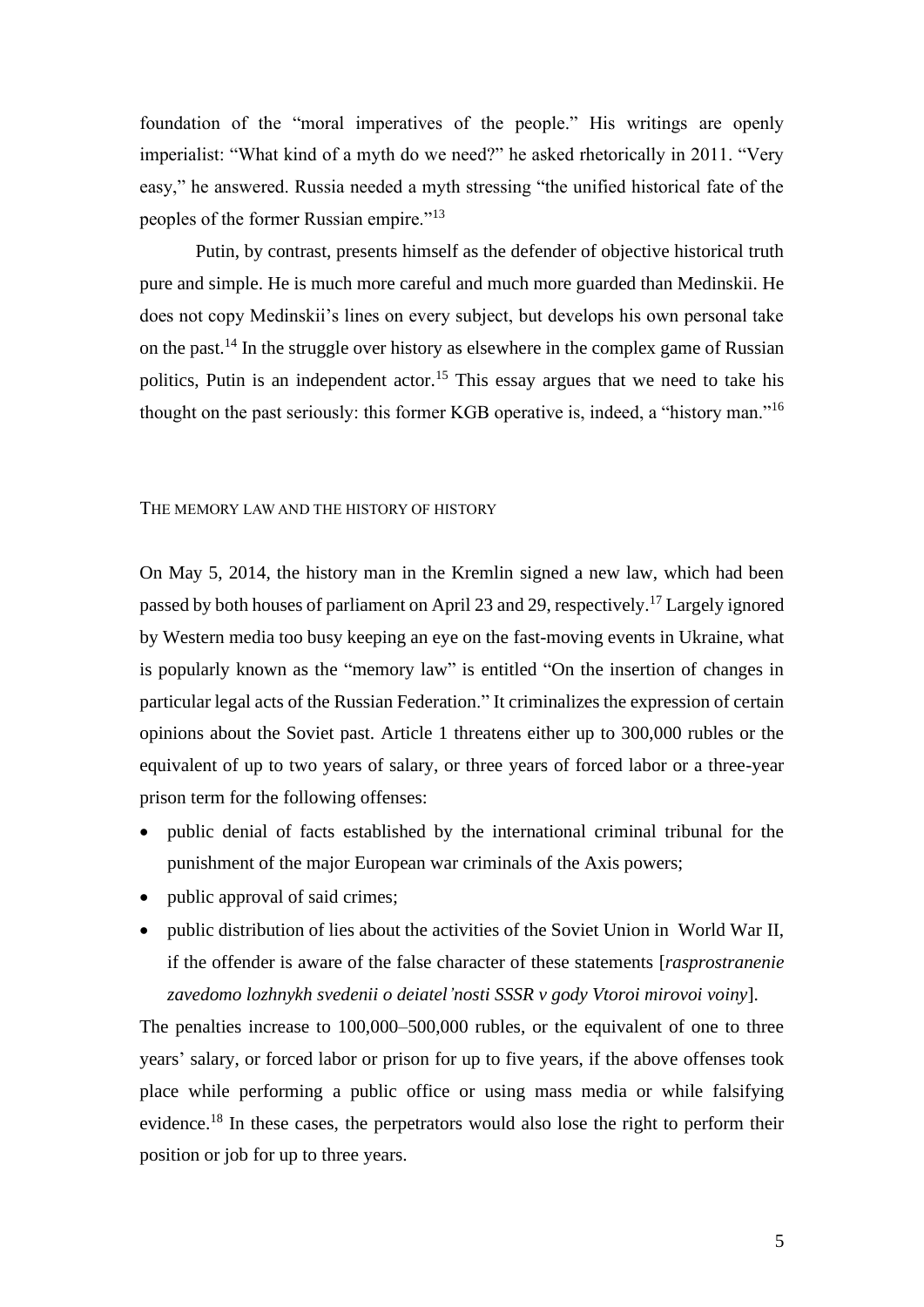On the face of it the memory law might seem innocent. Who would deny war crimes judged at the Nuremberg trials? The devil, like so often, is in the details, in particular in what would constitute a "lie" about the Soviet past. In order to better understand the question of truth and lies about Stalin's war, we need to remember the deeper history of the Russian history wars about World War II. In the Soviet Union, World War II was remembered largely as the "Great Patriotic War." This war began when the Germans attacked the Soviet Union on June 22, 1941, rather than when Japan and China went to war in 1937, as historians with their eye to Asia now advocate, or when Germany, backed by the Soviet Union through the Hitler-Stalin Pact, made short work of Poland in 1939, as the more conventional, European narrative has it.<sup>19</sup> The Great Patriotic War was a defensive war of good against evil, as Stalin stressed in his first wartime address to the population on July 3, 1941, which would set the tone for both wartime propaganda and the postwar war cult. It had been "forced upon" the Soviets by their "bitterest and most cunning enemy—German fascism." The Red Army was "displaying unexampled valor" fighting this foe. And the military was not alone: "the entire Soviet people" was "rising in defense of our native land." This "patriotic war of liberation against the fascist enslavers" (*otechestvennaia osvoboditel'naia voina protiv fashistskikh porabotitelei*) was a struggle not only for the "life and death of the Soviet state" and all the peoples of the USSR, but also for the liberation of Europe and the world from fascism.<sup>20</sup>

The Great Patriotic War narrative had several strongpoints. For one, the Soviet Union was a clear victim in this story. It was attacked by the most brutal dictatorship in the twentieth century, was threatened with genocidal policies and became a major player in the anti-Hitler coalition. At great cost and involving enormous suffering, the Soviet Union managed to win this war and hence save Europe, and maybe the world, from Nazi barbarism.<sup>21</sup> Thus, as a positive story of victimization and valor, the myth of the Great Patriotic War had the advantage that much of it indeed reflected historical reality.

Other starting points were less useful for a self-righteous national narrative. If the war started in 1937, the Soviets' role was much more ambiguous. Scared of a twofront war with Germany and Japan, unwilling to commit troops and fight the Asian imperialists on the side of the Chinese victims, Stalin committed weapons, military advisors, and some airmen, but refused to join the fight with all the might of the Red Army. The plan was to help enough to bog down Japan in China and thus neutralize the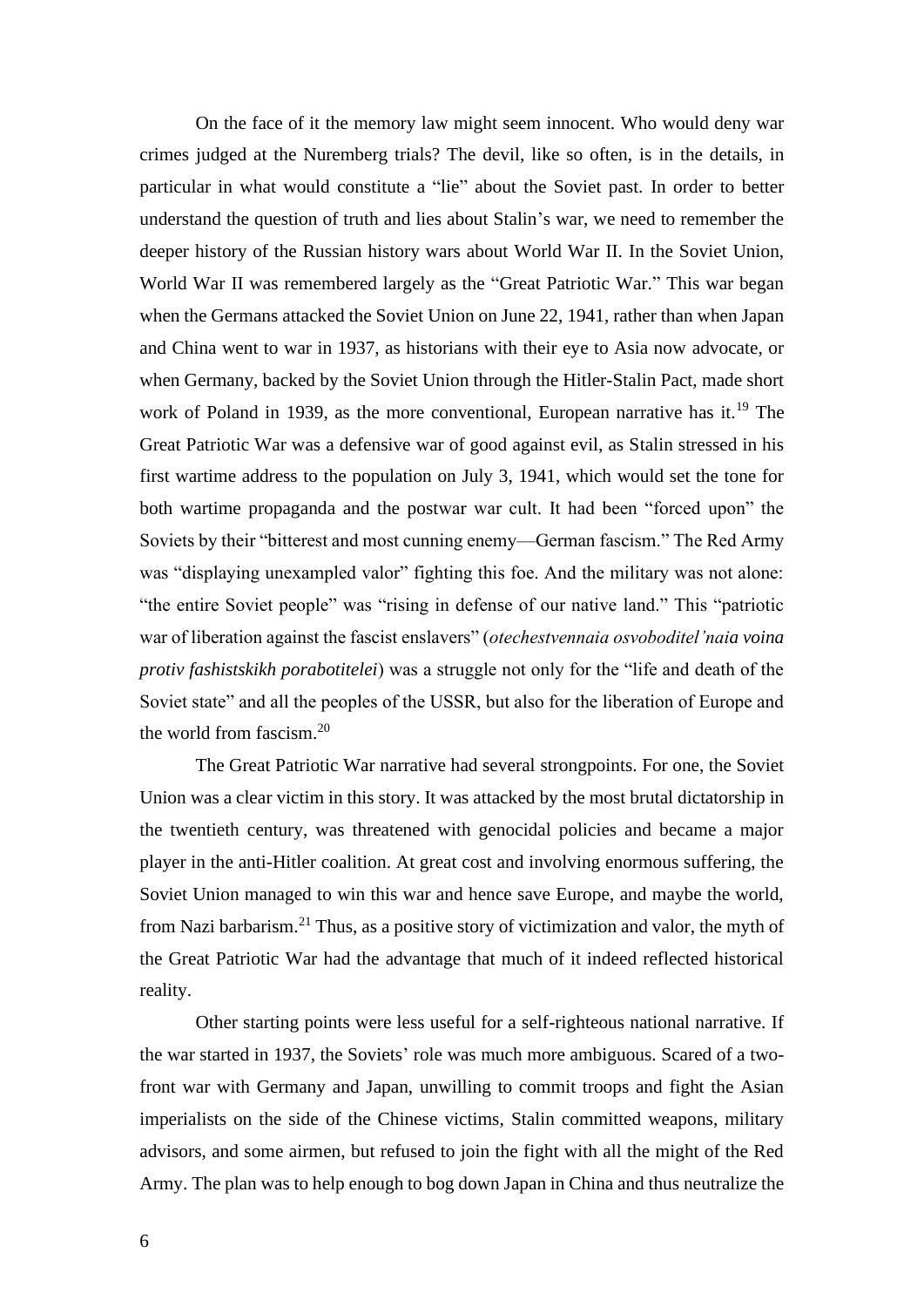threat to the eastern flank of Stalin's empire. And this strategy worked. After an undeclared border war in 1938–39 demonstrated to the Japanese that the Red Army was a tough adversary, Japan abandoned plans to attack the Soviets and oriented itself south instead, eventually clashing with the United States. The rest, as they say, is history.<sup>22</sup>

If in the war in Asia the Soviet Union's role was ambiguous, in the European war from 1939 it was problematic. Hitler attacked Poland after the pact with Stalin of August 23, 1939, assured him that the Soviets would keep out of the war as long as he would let them take control of their "sphere of influence" in eastern Europe. Despite such collusion between dictators, few historians blame the outbreak of war in equal parts on Stalin and Hitler.<sup>23</sup> Hitler's decision to attack Poland had been reached well before the neutrality of the Soviet Union had been guaranteed; Soviet neutrality eased rather than caused German aggression; it is unlikely that even a broad anti-Hitler coalition would have avoided war, given the German dictator's determination to have one.<sup>24</sup> The real disagreement is over Stalin's intentions in 1939, a discussion that cannot be reduced to a confrontation between "Russophiles" and "Russophobes," or their proxies. Positions on all sides of the scholarly frontlines are taken by historians of a wide variety of backgrounds, and all serious contenders in this debate marshal considerable evidence in support of their claims. Given the focus on intentions—a notoriously tricky field of historical inquiry—it is unlikely that a consensus will be reached through simple reference to the factual record.

On the one side of the argument are scholars who see Stalin's aims as essentially defensive: his actions were driven by a desire to stay out of the war.<sup>25</sup> They are opposed by others who see Stalin's maneuvers as the expression of a complex strategy to advance the Soviet system westward: an essentially aggressive, even imperialist venture. Far from intending to prevent a war, these scholars argue, Stalin tried to exploit it. The plan was to keep the Soviet Union out of a new world war as long as possible and to let the capitalists bloody each other, before joining in to push Soviet boundaries westward. The end goal was either the regathering of lands subject to Russian rule before 1917 or an export of the revolution to the West more generally.<sup>26</sup> Another disagreement is over whether or not Stalin had a choice in 1939, another debate where it is easy to find Westerners who view the course taken as completely understandable, and Russians who do not. $27$ 

Wherever one stands in these arguments about the origins of the Molotov-Ribbentrop pact, it is hard to deny that what followed was more than just a violation of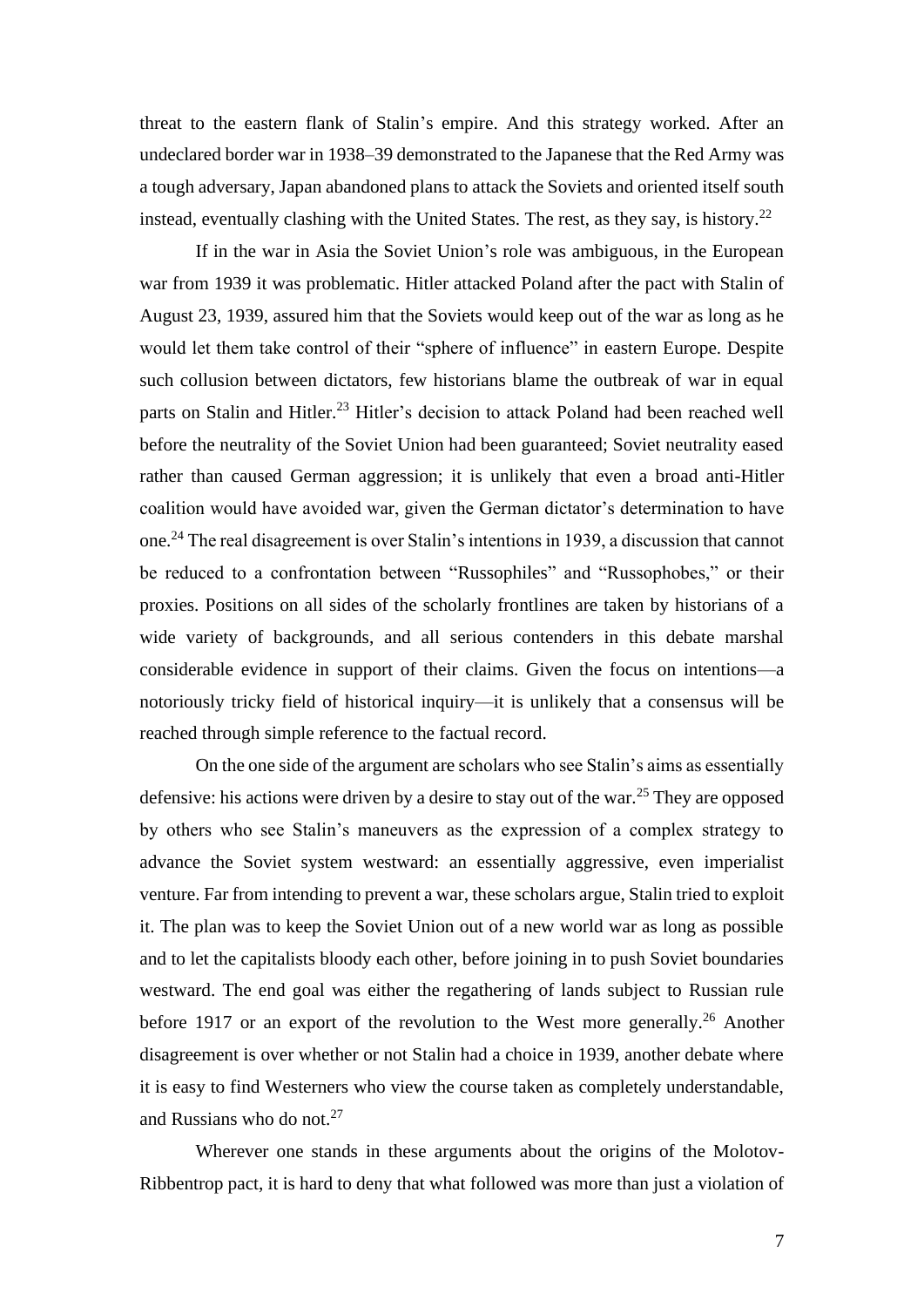the sovereignty of independent states. After the annexation of parts of Poland, 21,857 former Polish citizens alone were shot for nothing more than being part of the ruling elite of the old regime.<sup>28</sup> In 1940 and 1941, not counting those arrested and sent to prison or concentration camp, 383,000 civilians were deported as class enemies from the incorporated Polish and Baltic territories to remote regions of the Soviet Union. Many died in the process.<sup>29</sup> If the ultimate goal of Stalin's 1939–40 westward expansion may have been defensive, this was active, forward defense, underwritten by utterly ruthless revolutionary violence on the ground.<sup>30</sup>

Real history is full of moral and political ambiguities. The history of a communist dictatorship surrounded by hostile capitalist countries and ultimately confronted by an even worse totalitarianism is no exception to this rule. Ambiguities, however, do not make for good mythmaking and hence are best avoided. The story of the Great Patriotic War did just that: it constructed a victory not only the Soviet state but also much of the Soviet population could be proud of. The basic evolution of the story is the following: under Stalin, the united Soviet people, in particular the Russians, under the leadership of the Communist Party, led by the wise Comrade Stalin, defeated the Fascist invaders and saved world civilization; under Khrushchev (1953–64), the dictator was removed, and the Communist Party alone, sometimes despite rather than because of Stalin, led the people in this war; under Brezhnev (1964–82), Stalin was carefully reinserted as a competent manager of the war effort. Then came Perestroika, followed by crisis and breakdown of the Soviet Union (1986–91). This war came under attack from all sides: 1939 was remembered as was the catastrophe of 1941; repression, executions, blocking detachments and penal battalions became a matter of public debate; the anti-Bolshevik feelings of many, the mass surrenders and the positive reception the Nazi troops received in some areas were documented; the campaign in Eastern Prussia and the behavior of Soviet troops there became a matter of the public record. The list could go on.<sup>31</sup>

Indeed, a fully blown counter-myth to the Great Patriotic War emerged, one where the Soviet people were driven on by gun-wielding commissars and where nothing but the worst assumptions about Soviet conduct was admissible.<sup>32</sup> This countermyth was never dominant and always highly controversial, but it also was likely to lead to a backlash, once the conditions were right. In today's Russia, the old story has evolved to one where the Russian people stood united against the German and now also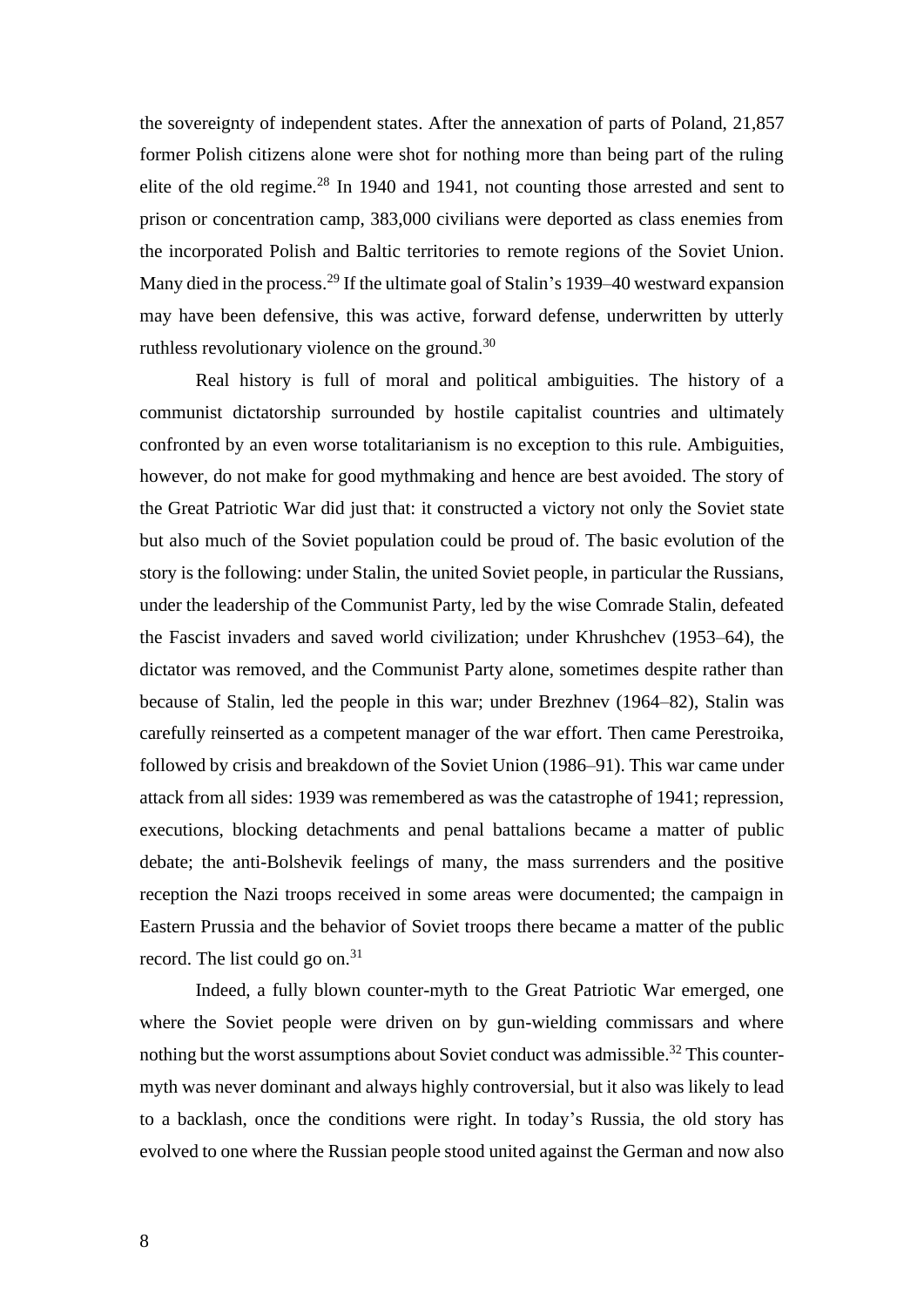the Ukrainian fascists (indeed, a Europe unified under the swastika), a further Russification and de-Bolshevization of the old Soviet master narrative.

### PUTIN'S WAR IN 2007

What we see in Russia today, however, is more than just a cyclical backlash in the ebb and flow of public debate about a complex and terrible past. What we witness is the state actively taking sides again.<sup>33</sup> Indeed, Putin himself has repeatedly intervened in the history wars, in particular during two meetings the president held with historians, one in 2007, the other in 2014. Originally invitation-only events, they became also part of the public record by dissemination of their transcripts via the Kremlin's web page. They are thus significant both as a source for Putin's direct interaction with the particular professionals who attended the meetings and as "signals" to the wider community of scholars and teachers. A 2015 press conference shortly after Victory Day (May 8 in much of the West, May 9 in Russia) allowed the president to repeat many of his convictions, this time directed to an international as well as a domestic audience.

The president's position on World War II evolved over time while exhibiting important continuities.<sup>34</sup> In the 2007 meeting, Putin articulated what at first sight might seem like a contradictory position.<sup>35</sup> On the one hand, he stressed the ideological function of humanities in general and history in particular for his project of a positive Russian nationalism. Addressing the scholars present as "colleagues," he asserted the importance of the humanities as the "foundation of foundations" (*osnovoi osnov*), in particular in the education and cultivation (*obrazovanie i vospitanie*) of children. What was needed, he claimed, was the transmission of the "best traditions and values of [our] national culture" (*otechestvennaia kul'tura*) to the younger generation. The task of humanities education was to teach young minds what was common and positive about Russia. This would help "to decide the common tasks, which our country will face in the future." At current, there was too much "mush in the heads" (*kasha v golove*) of teachers, students and the public at large. Nobody could "teach us" anything about history, in particular not foreigners, whose scholarship was no more than an "instrument to influence our country." This accusation of cultural imperialism also encompassed Russian scholars who provided critical histories of the past centuries: they were in the pay of foreign grant agencies and hence just wrote what their masters demanded.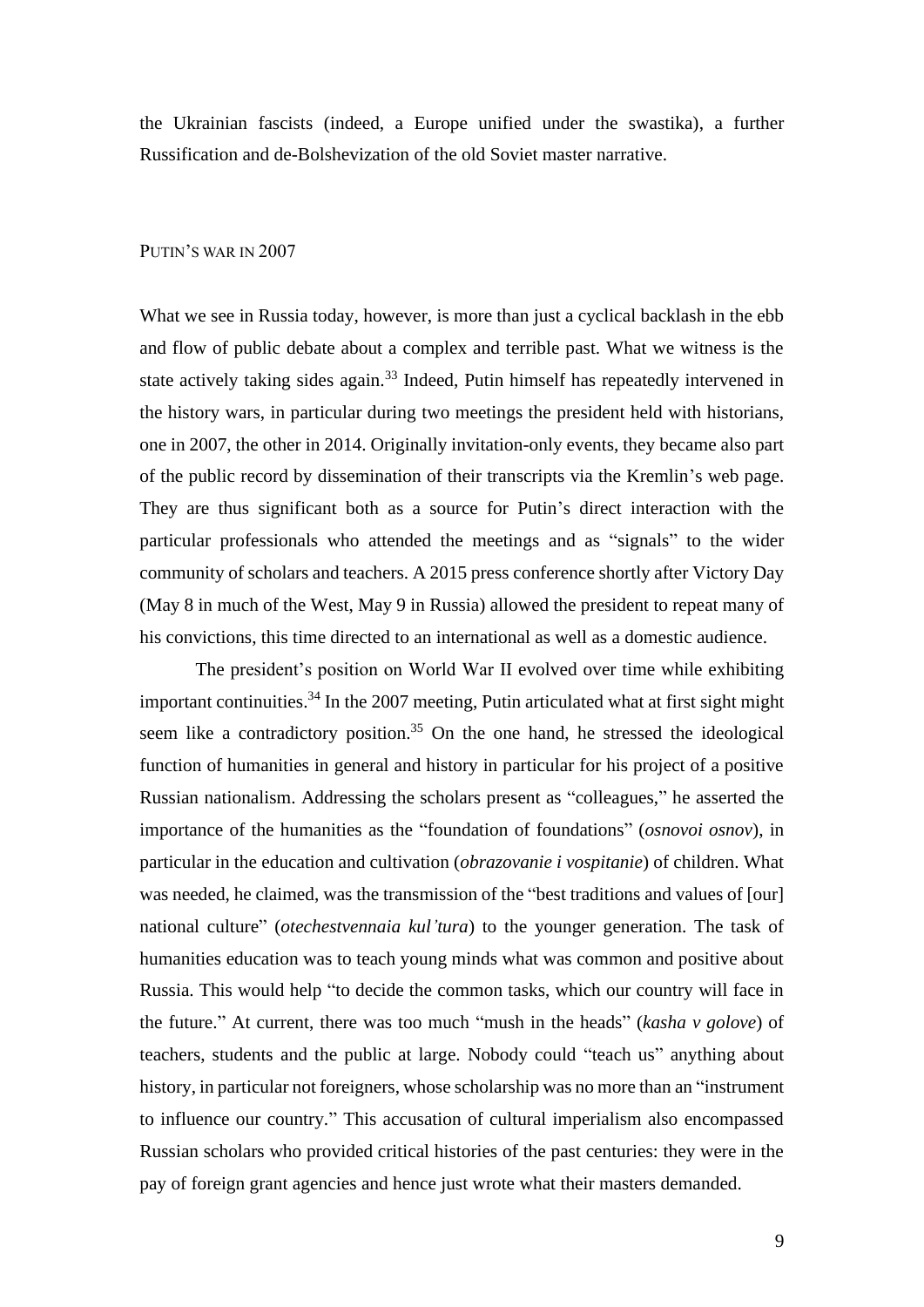On the other hand, the president warned against thought control and advocated for plurality of views on historical events: "I speak about standards of education, not the standardization of thought … as this was at some time in the past under the rule of one ideology. Of course, textbooks should lay out a variety of views on the problem of social and state development...." Pressed by some in the audience to intervene directly in the history wars, he refused to pronounce an official position on this or that historical question:

But just as [the state] must not take a position with regards to how to evaluate our recent past ... one should not call any particular view correct, including the view taken by those currently in power. But one has to help the pupils or students to develop their own understanding of this or that historical event on the basis of a conscientious presentation of the facts. That would be ideal.

Putin did not appear to perceive the contradiction between the ideological function of history and the insistence that a plurality of views should be expressed. Like many nationalists, he embraced a positivist view of history, both in the sense of looking at positive aspects, and in the sense that there is indeed a historical reality, which can be known through self-evident facts. People were allowed an "opinion" as long as they reproduced the "facts" which spoke for themselves. The "results of the Second World War" were a case in point:

If a textbook says that Great Britain lost approximately 300,000 people in the Second World War, but we lost 27 million, it should also say, as the textbooks of earlier times did, how many units, divisions, how many men and machines there were in the Nazi army at the Eastern Front and how many on others; what the results were in the first period, the second period, and so on. In that case one could write whatever one wanted. The author of the textbook could reach whatever conclusions he liked, but when the students read all this, analyze what happened with the Second Front, when they opened it and so on, then they would come to their own understanding of the role and importance of our country in the victory over fascism.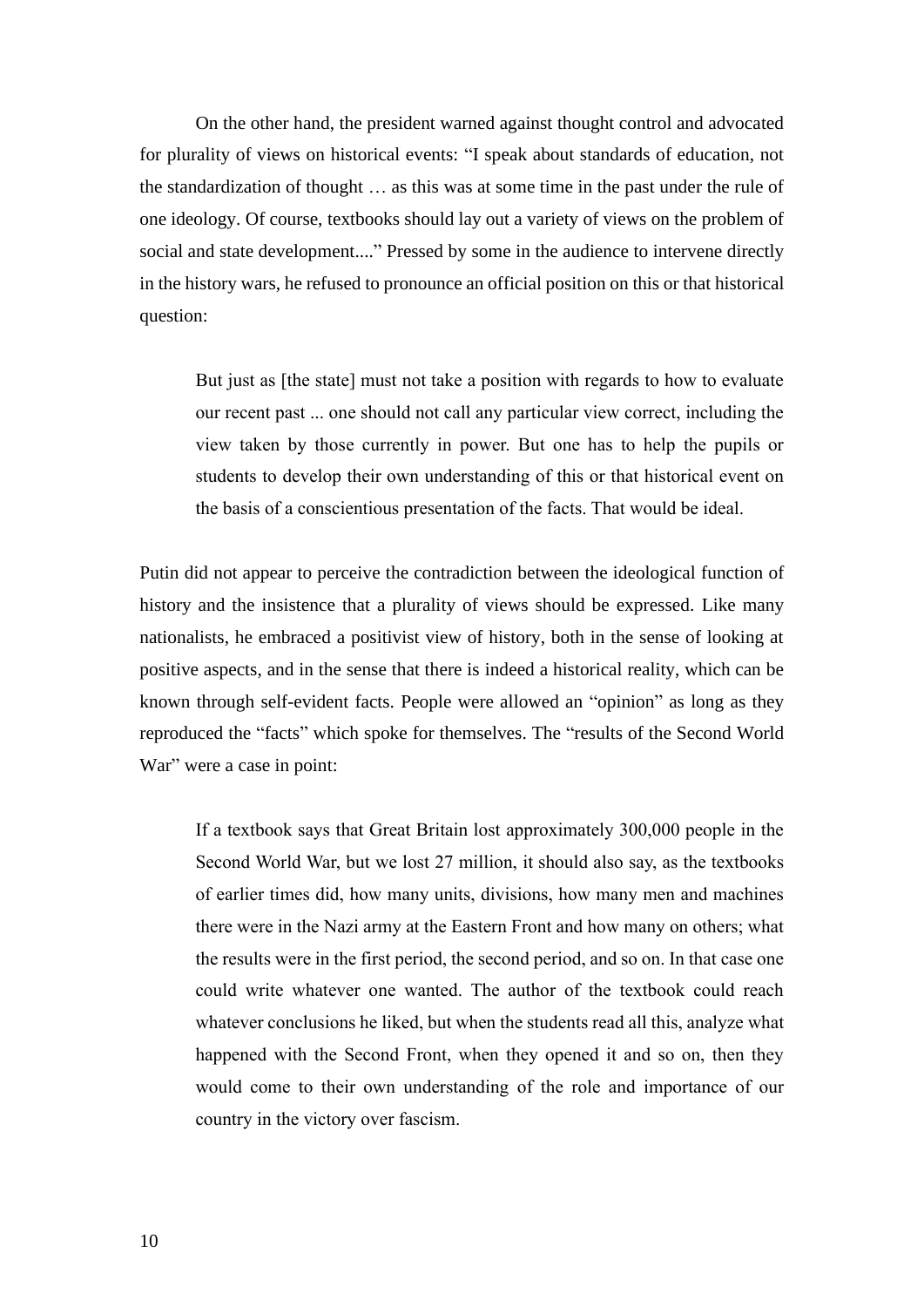It was in the process of teaching the actual facts that students would develop a "feeling of pride" for their country, "because we have something to be proud of."

Victory over "fascism" was not the only positive aspect of Russia's past. There were many positive Russian traditions of very long standing, which others should emulate. First of all, there was the long history of a multi-ethnic and multiconfessional state, which balanced the aspirations of majority and minorities alike. "Tolerance," the president claimed, "is in our blood."

For the Putin of 2007, then, the point was not to imprint one particular position on the minds of students. Rather, his assumption was that the real history of Russia was a positive one, and hence it would, all "opinion" aside, inspire devotion in those who knew it.<sup>36</sup> While Medinskii would soon argue that if you love your country you will write positive history because facts do not matter, Putin claimed that the factual record was positive and that therefore you should love your country.<sup>37</sup> The unstated corollary to this position is that critical approaches to the Soviet past are either "opinions" or, worse, "lies."

Like any positive nationalist, the president eschewed the difficult questions. If Russian history was one of tolerance toward minorities, why was it that so many thought of the Tsarist Empire as a prison house of nations? Why the disintegration of the empire along national lines in World War I? Why did Finland, the Baltics, Poland, Ukraine and the Trans-Caucasian Republics break away if they were so well integrated? Why the nearly persistent fight with "bourgeois nationalism" under the Soviets? Why the mass deportations of minorities under Stalin? And why the nearly immediate breakup into national republics in 1991, once central power was weakened? Such facts do not fit into the positive history of national tolerance and multiculturalism the president claimed for his country. This is not to say that there were no positive aspects to the Soviet "affirmative action empire;" but affirmative action and ethnic cleansing were so deeply intertwined that constructing an unequivocally positive narrative requires willing amnesia.<sup>38</sup>

Likewise, World War II was much messier than Putin presented it. True, as a little army of Western scholars (often equipped with money from foreign grant agencies) has pointed out, the Soviets took the brunt of the German onslaught and suffered most for victory over Nazism.<sup>39</sup> That, however, is just the starting point of the discussion. How much of the catastrophic population loss was due to German policies, and how much to Stalin's? What influence did the Great Terror have on the readiness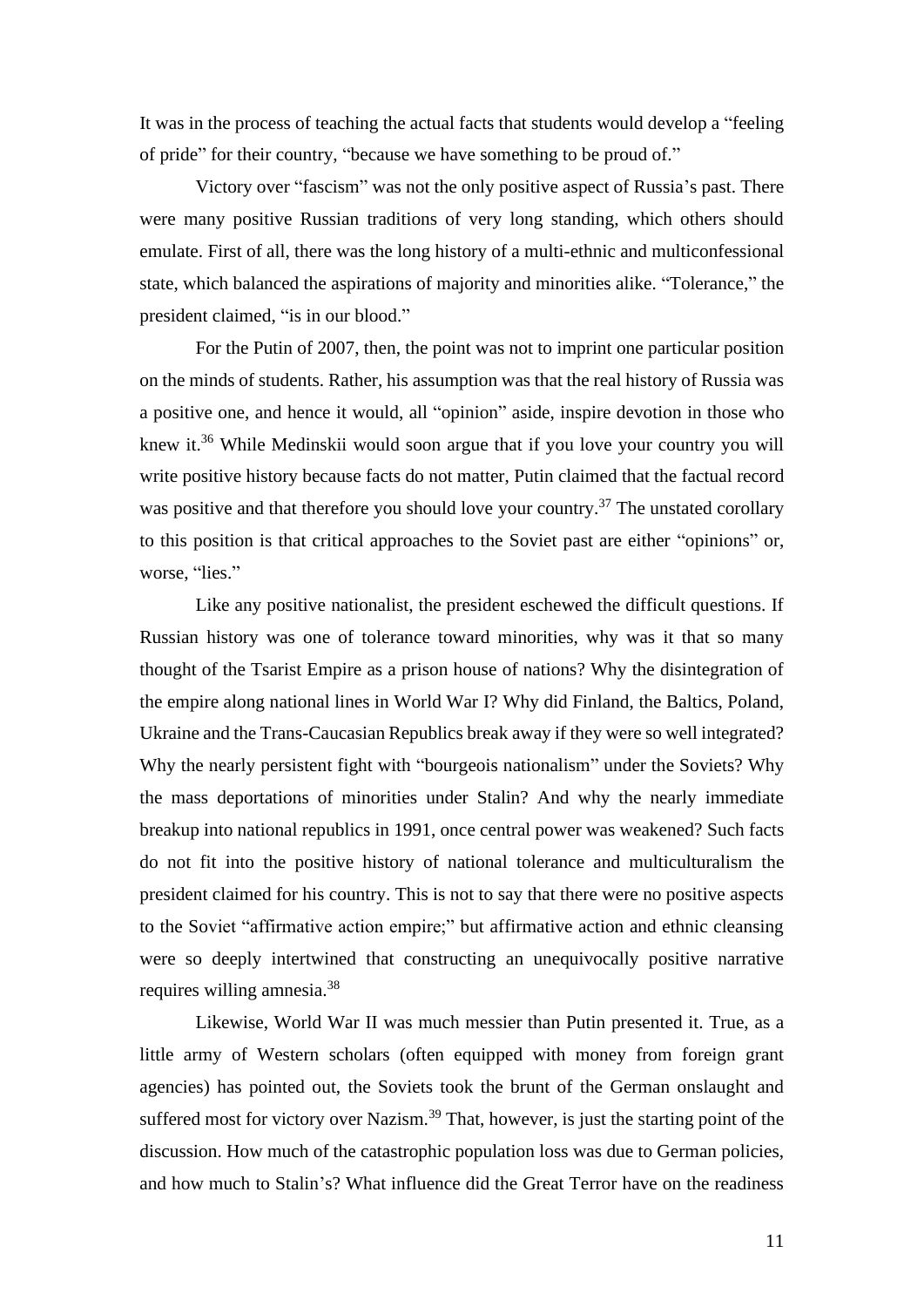of the Soviet Union? Was the catastrophe of 1941 avoidable? Most troublingly of all, what role did the Hitler-Stalin Pact play in the early stages of World War II? Did the Soviets act as aggressors and de facto allies of Hitler in 1939–41 (in Poland, Bessarabia, the Baltics and Finland), before themselves falling victim to Nazi aggression? These are all difficult questions and one would expect historians (and readers of history) to disagree over their answers. They simply cannot be solved with reference to unmediated "facts." More troublingly, they all stand in the way of an unequivocally positive history of Russia.<sup>40</sup>

In 2007, the president-historian did not completely eschew such hard questions. Yes, he asserted, there were "problematic pages" in his country's history. In particular, he noted the terror year of 1937: "let us not forget about this." However, these terrible pages were not unique. "Every country" had them, he proclaimed. The United States, indeed, was much worse, to say nothing of the trump card in comparative atrocity:

In any case, we did not use atomic bombs against civilian populations. We did not, let's say, pour chemicals over thousands of kilometers and we did not drop seven times more bombs on a small country than had been used in the entire Great Patriotic War, as happened in Vietnam. We did not have other black pages, such as Nazism, for example.

The Holocaust, Hiroshima, carpet bombing and Agent Orange taken together, then, showed that "every country" had its terrible past and that Russian history was nothing special. What Putin failed to note, however, is that many societies have actively struggled with the consequences of their dark histories. While the process is usually torturous and always contested, neither the German nor the US governments have taken an apologetic stance similar to the Kremlin's.<sup>41</sup> And official Russia is going backward rather than forward in this respect. The times are past when active responsibility was taken for Soviet crimes and rapprochement sought with the victims.<sup>42</sup> Under Putin's successor-cum-predecessor, Dmitrii Medvedev, the Russian state instead began a sustained campaign against a small NGO devoted to the memory of the victims of state terror: Memorial. This campaign only gathered force once Putin returned to the top job. $43$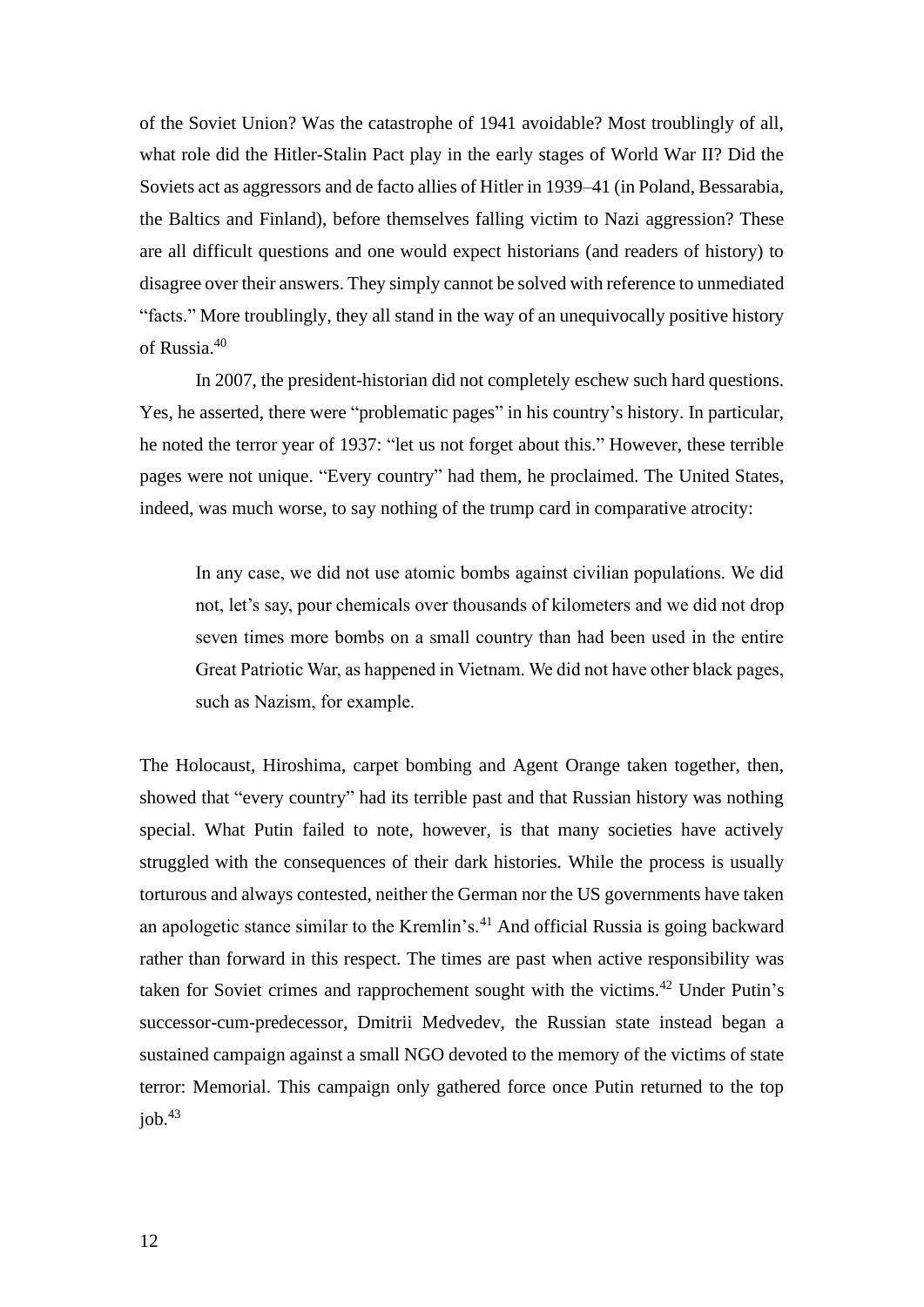### PUTIN'S WAR IN 2014

The campaign against Memorial brings us to 2014. After signing the memory law in May, the president-historian addressed his "colleagues" again in November, this time early career historians and history teachers.<sup>44</sup> His basic position on history had remained the same since 2007, showing fundamental continuity between what has been called "Putin 1.0" and "Putin 2.0" (his more repressive incarnation from 2012).<sup>45</sup> Again he displayed a nineteenth-century sense of knowledge generation: history was a science (*nauka*) and hence could not be "rewritten" (as if scientific theories never change, are not subject to challenge, falsification by new evidence and, yes, revision).<sup>46</sup> Real historians were "objective" and hence would write the truth. Objective historians, on the basis of their study of the documentation, would arrive at the same conclusions.

Like in 2007, Putin presented himself as a moderate believer in enlightenment. Nothing should be forbidden, "with the exception of things with criminal character." Instead, false views of the past should be fought with argument and research. (He did not mention that earlier that year he had signed a law potentially criminalizing a whole range of statements about the Soviet Union's World War II.) Like in 2007, he asserted that behind the writing of foreign historians lurked the "geopolitical interests" of their countries. Again he stressed the multinational character of the Russian people; and again he noted the importance of the Eastern Front in the subjugation of Hitler (he did not deny the contribution of the Allies).

The president also added some more details on his view of the war. He now directly addressed some of the more complex questions he had eschewed in 2007. He admitted that there was "brutality" (*zhestokost'*) toward the population, and he suggested, without saying it outright, that this brutality was historically necessary in order to survive the Nazi onslaught (as if the Stalinist regime became brutal only on June 22, 1941):

It is simply hard to say, if we could have won the war, had the state [*vlast'*] been less brutal, maybe as it had been under Nicholas II [who of course had lost against the Germans in World War I]. This is very hard to say. But what would the results have been, had we lost? The results would have been simply catastrophic. We are speaking about the physical extermination of the Slavic peoples, and not only the Russians, but many others: the Jews, and the Gypsies,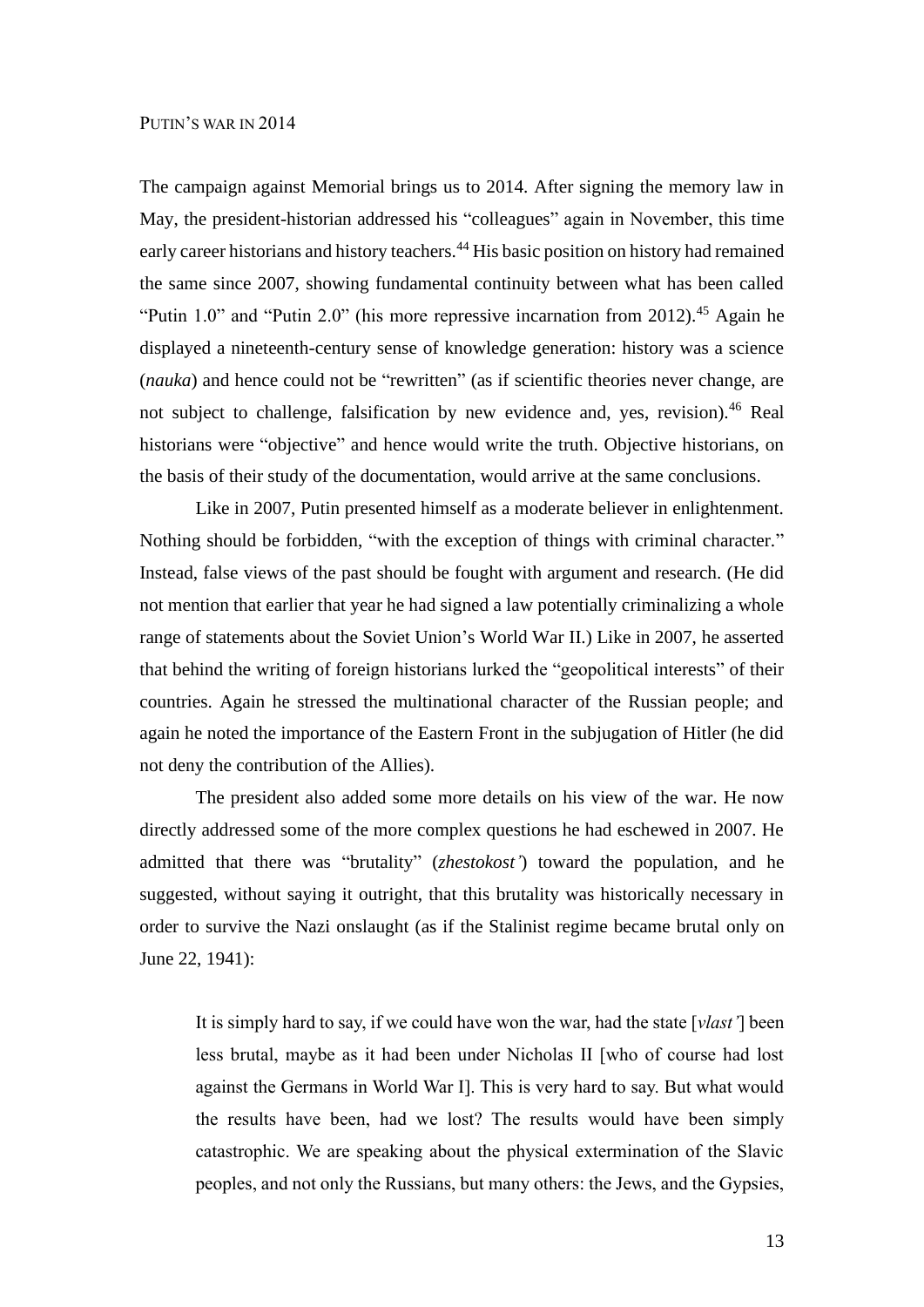and the Poles. This means, that once we put everything on the scales, it is not clear what outweighs what. One has to study this and make judgments, but they should be objective to an extreme degree (*maksimal'no ob''ektivnymi*).

In a very smart polemic, then, Putin mobilized both Hegel and Hitler. He suggested that whatever had happened was probably historically necessary because it had happened; and he used the comparison with the all-time winner in any contest of evil to make the Stalinist war look better than it otherwise would.<sup>47</sup> He used a similar tactic—combining moral equivalencies with the notion that what happened had been necessary because it happened—when dealing with the division of Poland in 1939 and the question if the Soviet Union had sided with Hitler and divided up the spoils.

First, Putin invoked Munich (1938) as the equivalent of the Hitler-Stalin Pact: it was a diplomatic agreement with Hitler, which led to the violation of the sovereignty of a third country not present at the occasion. (Of those at the table, of course, only Hitler would annex the Czech lands, Bohemia and Moravia, while in the Hitler-Stalin Pact, both dictators profited.) He claimed that the Munich agreement—*the* "lesson" of World War II, oft-invoked when discussing the dangers of "appeasement" and the necessity of military action against dictators<sup>48</sup>—was being "hushed up by your colleagues in the West." He then drew a second moral equivalency: Poland got its just desert ("the puck was returned," to use Putin's sporting metaphor). After all, the Poles had "taken part of Czechoslovakia" in the aftermath of Munich. After this pseudocontextualization of the Hitler-Stalin Pact, the president declared it a normal political move, further barricading this position against critique by appeals to objectivity: "serious research should show that these were the methods of foreign policy at the time."

Finally, the Hitler-Stalin Pact was necessary, because it happened:

time was necessary to modernize one's army. New weapons systems needed to be developed. Every month counted.... Therefore, idle talk, chatter in this respect on a political level, might make sense in order to mobilize [*obrabatyvat'*] public opinion, but this should be countered with serious, deep, objective studies.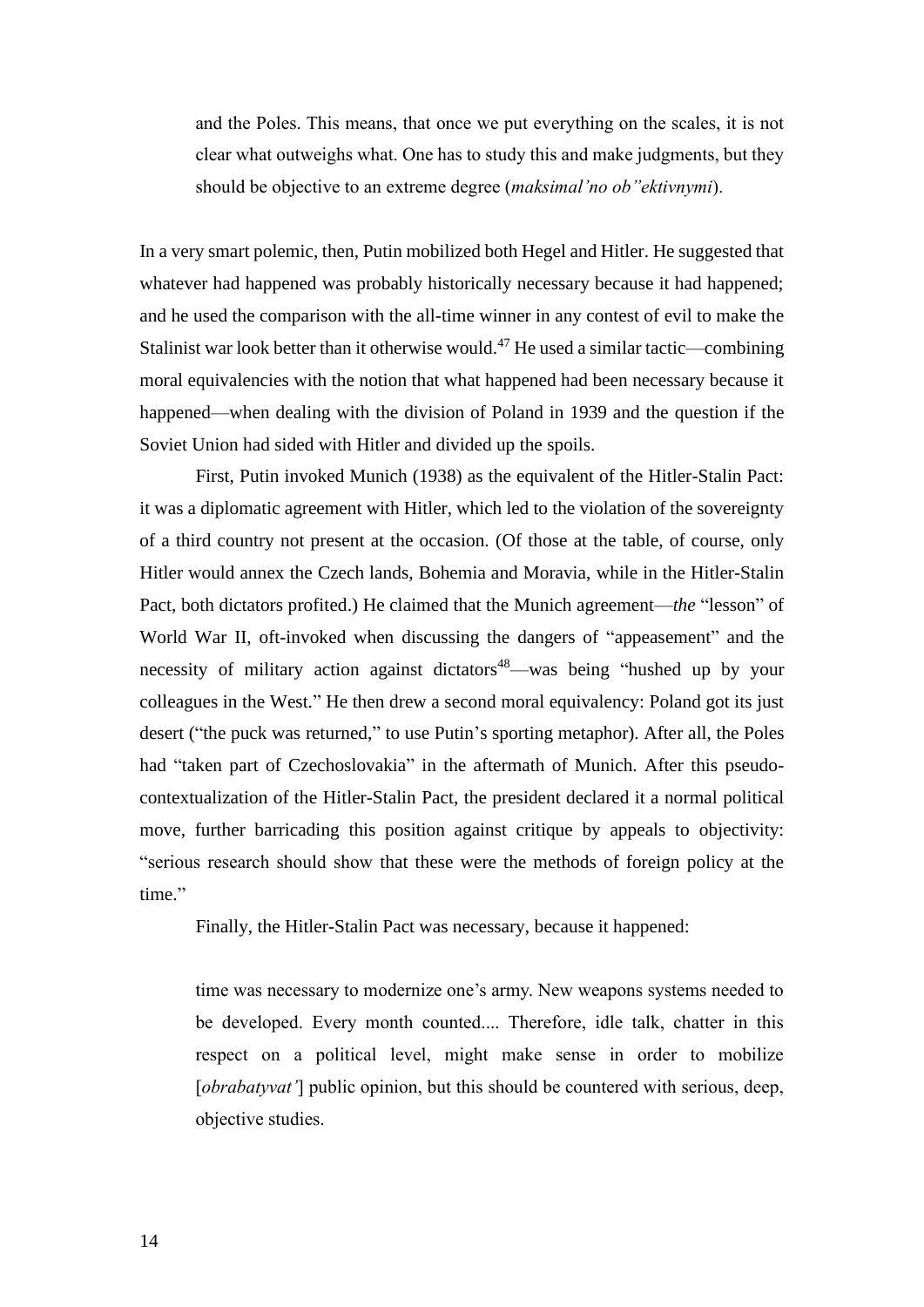Putin's exposé of the reasons for the 1939 pact elaborated a line his minister of culture had taken in 2011.<sup>49</sup> It is probably a correct reconstruction of part of the thought processes of the Soviet leadership at the time.<sup>50</sup> If, therefore, they need to be embraced by the current Russian leadership is a different question altogether. After all, they alienate many neighbors in eastern Europe. Moreover, alternative interpretations of Stalin's conundrum in 1939 are available which are also consistent with the factual record, as I have outlined above. Stalin did indeed have a choice in 1939. Notwithstanding the glacial speed of negotiations, the British government was ready to ally itself with the Soviets. British negotiations might have been inept, but they were not insincere. The anti-Hitler alliance that came into being in 1941 could have fought the Germans together since 1939, had Stalin desired this outcome. Instead, he took the better offer the Nazis made.<sup>51</sup>

Whether this decision improved the Soviet strategic position is far from clear. Yes, time was bought. But the movement of the border into Poland and the Baltics also stretched the state apparatus thinner, required spending large amounts of resources to secure the new territory, prompted the dismantling of old and the building of new defensive positions and brought large numbers of new Soviet citizens with at best questionable loyalties into the Soviet orbit. In 1941 Hitler's forces quickly took back the new territory held by the Red Army. The question whether leaving the borders where they were in 1939 and throwing in the Soviet lot with that of Britain would have been a better strategy for the Soviet Union than the path actually taken is purely speculative; but so is the claim that the Hitler-Stalin pact improved the Soviet position when war came in 1941. "The facts," in other words, are by no means as clear as the Historian-in-Chief would have them.

# PUTIN'S WAR IN 2015

By 2015, then, Putin had developed a fairly consistent line about the history of the Soviet World War II as part of a positive, nationalist narrative for today's Russia: the Soviet war was an achievement, as it was a war against fascism; Russia played the central role in this war; all negative aspects were historically necessary, "normal" in the context of the times, and relatively insignificant if compared with other atrocities. Russia could be proud of its past, and whoever said otherwise was either a foreigner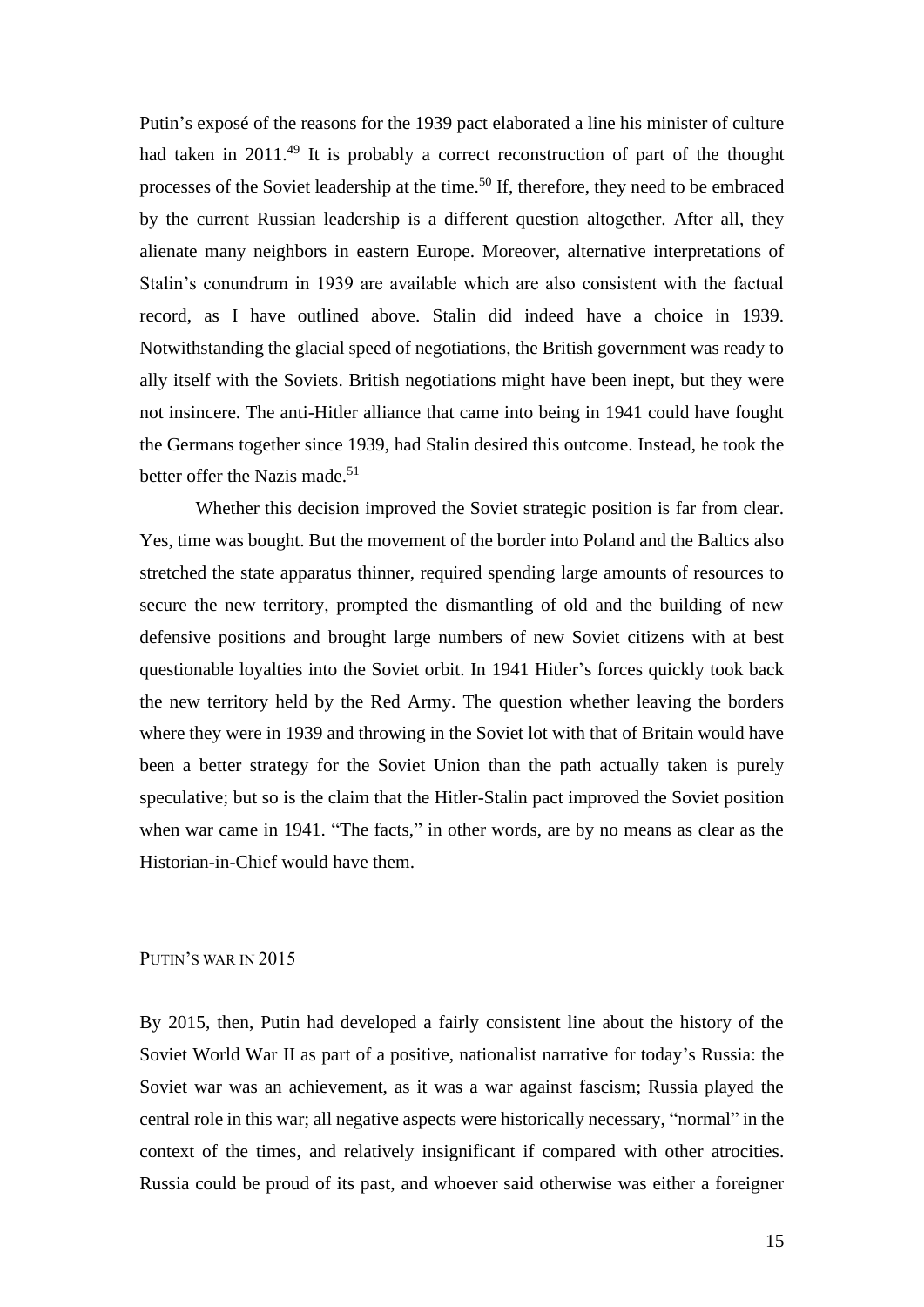(and hence by definition furthering foreign interests) or a hireling of the foreigners. Armed with this basic narrative, Russia began the commemoration of the seventieth anniversary of the victory over Nazi Germany in 2015.

The commemoration should have given Putin a platform to shine as a politician of world renown, but the annexation of Crimea and the Ukraine crisis more generally turned it into a show of defiance against "the West." Instead of a celebration of the common past of struggle against Nazism, the commemorations turned into a demonstration of Russia's isolation, as many heads of state declined the invitation to the Victory Day Parade.<sup>52</sup> German Chancellor Angela Merkel settled on a compromise, not attending the parade but laying a wreath the day after Victory Day. The following joint press conference achieved some notoriety because the Russian translation published on the Kremlin's website omitted Merkel's characterization of the annexation of Crimea as "criminal."<sup>53</sup>

More important for our context here, Putin was asked directly about the Molotov-Ribbentrop pact and the fears its reevaluation in Russia engenders elsewhere in eastern Europe. He first dismissed such anxieties as an "internal condition of those who are afraid," and hence no concern of his. The sufferers of such nervous conditions should make an effort and forget about "the phobias of the past." As far as the pact was concerned, he retraced the well-trodden path that it was not Stalin's but the Western Allies' fault. The Soviet Union had tried hard to establish a system of collective security against Nazism, but failed. After 1938, it was clear to many that war was inevitable. Churchill understood that. The Soviet Union understood that, too, and it understood that it would have to face Hitler's Germany alone. The pact was signed in order to escape a direct confrontation with Hitler. Putin then again equated the Polish annexations of parts of Czechoslovakia after Munich with the Soviet annexations, implying that it served the Poles right: "And it so happened that after the Molotov-Ribbentrop Pact and the division of Poland" the country found itself "a victim of the same politics" it had tried to engage in itself.<sup>54</sup>

RIDING THE WAVE OR SHAPING IT?

Since 2007, then, Putin has developed a sophisticated polemical view about World War II, which skillfully combines historical facts with omission, relativization and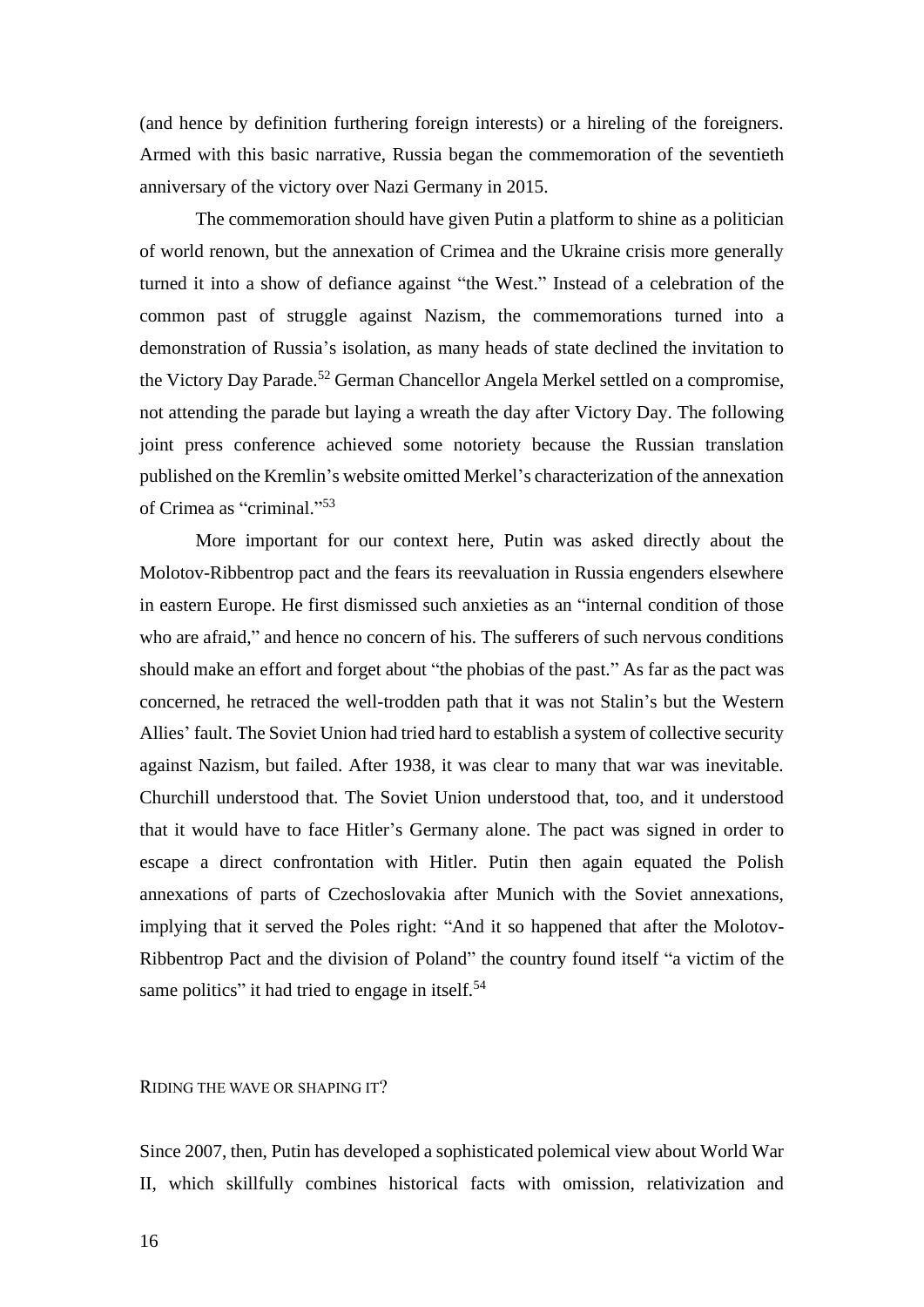contextualization. This view of history is not easily dismissed. While doubtlessly dangerous both domestically and internationally, it is intelligent, informed and complex. If engaged, it requires argumentation on a fairly high empirical and historiographical level. It is also very popular within today's Russia. For one, it "binds together the Russian political leadership and its supporting elites," in particular among the military and security services.<sup>55</sup> It also has significant support among the nonliberal intelligentsia. Critical historians notwithstanding, many Russian colleagues professionals as well as popular writers—are engaged in what amounts to a conservative counterstroke in the Russian history wars over World War II.<sup>56</sup> Moreover, the sentiments Putin's version of the war reflects have wider resonance. In the 2000s, Russian popular culture has indulged in heroic war phantasies drawing directly on Soviet mythmaking.<sup>57</sup> The old Soviet holiday of Victory Day remains immensely popular, and grassroots projects to commemorate the war started spontaneously "from below" and only later gained state support.<sup>58</sup> To a significant extent, then, Putin is riding a wave not of his own making.

Indeed, the president's position is in many ways more sophisticated and more informed than those held by many in Russian society at large. He does not deny basic facts but simply tries to relativize them in ways I have sketched above.<sup>59</sup> Meanwhile, many of his compatriots hold much more extreme views, as opinion surveys have consistently shown. A poll conducted by the independent Levada Center in 2005, 2009, 2010 and 2014 asked respondents "Have you heard about the secret protocols to the nonaggression pact between Fascist Germany and the USSR (the Molotov-Ribbentrop Pact, providing for the division of Poland and the division of spheres of influence in Europe)?" In 2005, 43 percent answered "I heard about them and believe that they did exist." In 2014, this share was down to 39 percent. Meanwhile, those who answered "I heard about them, but think that they are a falsification" had risen from 9 to 14 percent. The percentage of those who supported the Hitler-Stalin Pact rose from 40 (2005) to 45 (2014); while the proportion of those who opposed it declined from 24 to 18 in a hundred.<sup>60</sup> The president was also in accord with many of his voters when he put his pen to the draft of the memory law, which had been approved by popular opinion much earlier: in a 2009 poll, 60 percent endorsed the idea of passing a law criminalizing "denying victory"—that is, the then draft "memory law."<sup>61</sup>

Clearly, the Kremlin's propaganda campaign—embedded as it is in wider currents of popular as well as high culture—is both sophisticated rhetorically and falls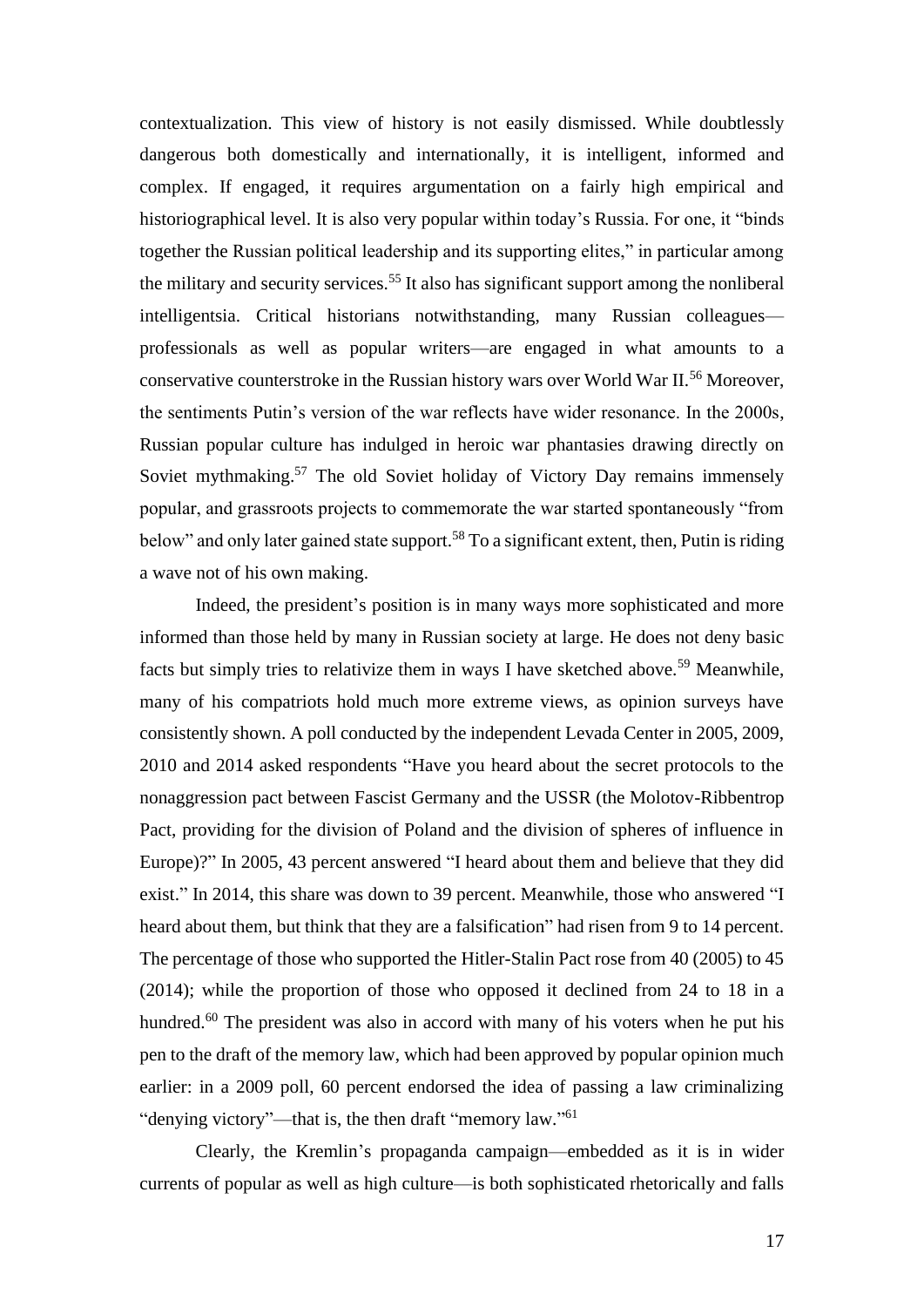on fertile ground culturally. As Igor Torbakov has put it in an insightful article, "the prevalent attitudes towards history and memory" cannot be explained with a top-down, the-Kremlin-brainwashing-the-hapless-population model. Rather, we find a "meeting of the minds between the rulers and the ruled in Eurasia." <sup>62</sup> Nevertheless, the Levada poll also contained some surprises. For example, those who believed that the 1940 occupation of the Baltic states can be described by that term remained at a constant 20 percent between 2007 and 2014, but the view that "occupation" was a misleading appellation lost support, declining from 63 to 53 percent. 27 percent now find this question "hard to answer." The voices from eastern Europe and those of critical Russian historians clearly did not go completely unheard. Likewise, while a majority of Russians in 2010 (63 percent) believed that the Soviet Union could have won without Allied support, this share was down from 71 percent nine years earlier.<sup>63</sup> Maybe it is this infiltration of critical voices that encouraged Putin to step up his campaign to rescue the past from those who want to criticize it?

#### THE REASONS FOR THE MEMORY LAW

This brings us to the question of timing. The memory law was long in the making. A first draft law was presented to the Duma on May 6, 2009, and it subsequently lingered in several versions in the corridors of power. Reportedly, there had originally been resistance to it from the highest echelons of power, which could explain why it was not passed for five years.<sup>64</sup> Given this back story, the question becomes: why now? Why did Putin decide to sign this law in the spring of 2014? The timing just before Victory Day was one factor. Maybe, then, it was simply the logical solution to the "memory war" that had been going on in eastern Europe since Perestroika and where Russia was "on the defensive," as summarized by Torbakov:

Following the Soviet collapse, Museums of Occupation were set up in Latvia and Estonia; one of the museums' main objectives is to highlight the political symmetry between the two totalitarian regimes that occupied the Baltics in the twentieth century—German national-socialism and Soviet Communism. In May 2006, a Museum of Soviet Occupation opened in Tbilisi, Georgia, following the Baltic states' example. The same month, the Institute of National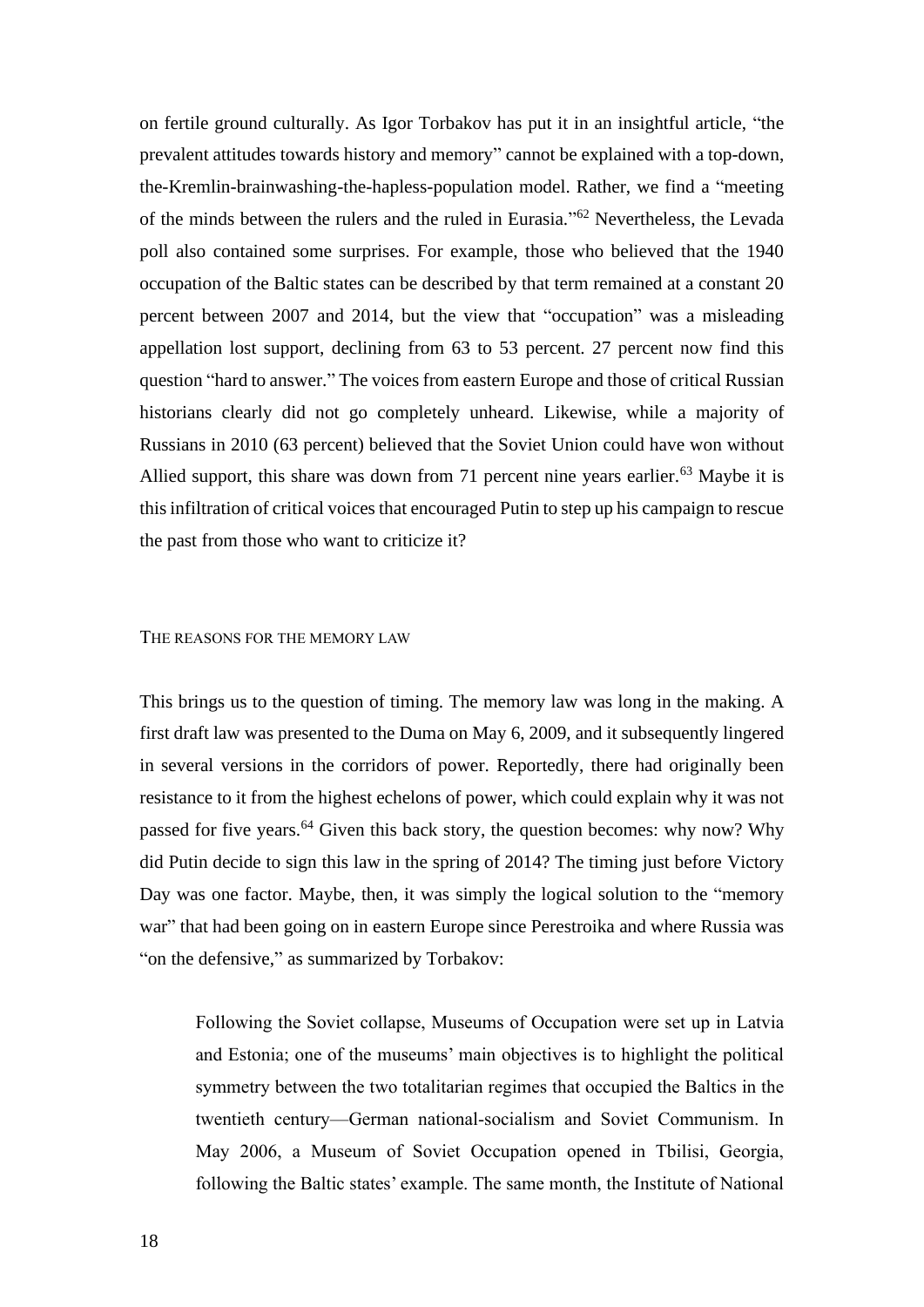Memory was established in Ukraine, inspired by the Polish model. In November 2006, the Ukrainian Parliament passed a law recognizing the Holodomor (the disastrous famine of 1932–33) as genocide of the Ukrainian people perpetrated by the Soviet Communist regime. In May 2009 a landmark academic and political event took place in Vilnius—over eighty representatives of European cultural journals convened in the Lithuanian capital to discuss the topic of "European histories." The event's participants agreed that a comprehensive twentieth-century European history has yet to be crafted, and that the first step toward this goal should be the integration of Eastern Europe's tragic totalitarian experience into the overall European narrative.<sup>65</sup>

Indeed, some of the Russian state's initiatives can be seen as direct counterattacks in this international "memory war." The May 2009 announcement of the creation of a presidential commission to suppress the "falsification of history" was one such event.<sup>66</sup> But the flanking legislation, which would have given that commission some teeth, was at the time still judged to be too controversial and was hence shelved. Its return in 2014 therefore seems to have more to do with real-life politics than their symbolic equivalent. The year 2014 was not a major anniversary, nor was there a major assault of east Europeans on Russian historical memory. If this decision had been shaped only by the politics of memory, we should have expected this law to be passed in 2015 (70 years since the victory over Nazi Germany) or 2016 (75 years since the German attack on the Soviet Union), not 2014.

More important was the immediate political context. Much like the annexation of Crimea, the signing of the memory law looks like an ad hoc decision by a government that increasingly feels embattled and under threat from enemies within and without (witness Putin's persistent attacks on foreign historians and grant agencies).<sup>67</sup> History is part of the ideological front in this struggle, a battlefield in Putin's "preventive counterrevolution." Critical historians within Russia had long hoped that a different kind of national historical consciousness would aid the democratization of the country. As "negative nationalists" they attempted to critique the past to build a better future. President Putin shares their conviction about the centrality of historical memory in the political process, albeit with reversed value judgments. For this "positive nationalist," a monolithic, triumphalist narrative underwrites an authoritarian state as much as a critical, complex and nuanced one underwrites, in the minds of liberal Russians, a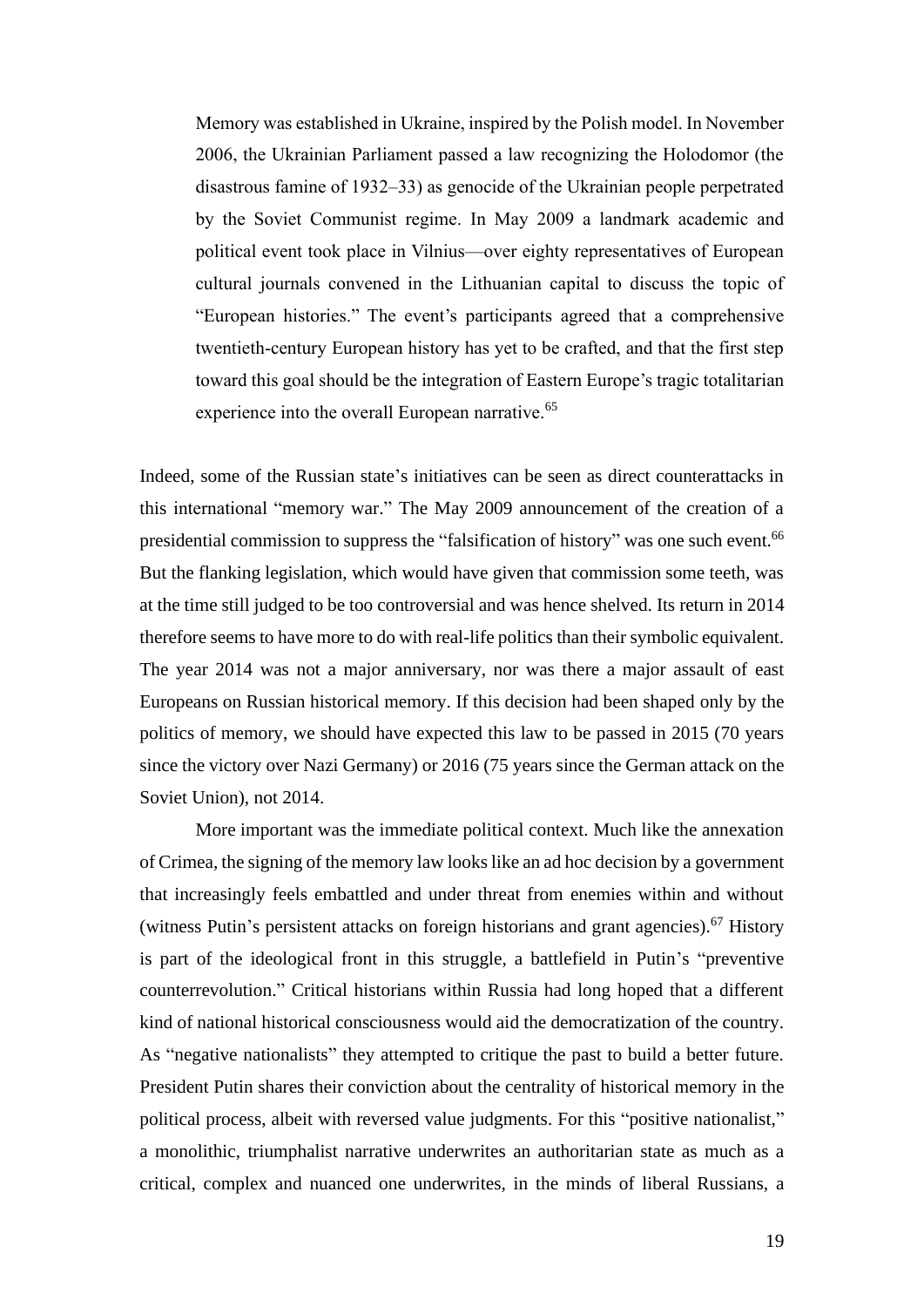democratic polity. The popular appeal of the authoritarian version of historical consciousness shows that Putin's counterrevolution is not just a top-down affair, but rather an active mobilization of one sector of society against another.

#### IMPLICATIONS FOR HISTORIES OF THE SOVIET WORLD WAR II

What we see in Russia today, then, is the partially cynical, partially sincere embrace by an increasingly authoritarian government of a fundamentally apologetic and positive narrative about a war which in reality was shot through with moral and political ambiguities. With the law of May 5, 2014, the exploitation of the popularity of Great Patriotic War nostalgia for purposes of national mobilization has become armed with the full might of the Russian legal-repressive system. A mystified history thus becomes part of the state apparatus.<sup>68</sup> While there is considerable popular support for this law and the kind of history it is supposed to preserve, there are also critics, both within the population and among professional historians, who embrace a very different version of the past. It is this section of the population—a minority, no doubt, but a significant one—that is supposed to be silenced by this law.

One might object that Russia is hardly unique in legislating a certain version of the past. Germany in particular, but also other countries around the globe, have criminalized the denial of the Holocaust. Critics of these laws have long maintained that they impinge on the freedom of speech, expression and research.<sup>69</sup> Wherever one stands in this debate, there is a crucial difference here: Holocaust denial laws outlaw the falsification of history. The systematic murder of Europe's Jews did happen, and even under the very unfavorable legal situation of British libel law, a Holocaust denier posing as a historian can be shown to be just this in a court of law.<sup>70</sup> The Russian law, by contrast, potentially criminalizes not only denying but also writing and talking about events that actually took place.

The formulation of the law is fairly ambiguous. What are "lies about the activities of the Soviet Union in the Second World War?" Will it be a "lie" to say that World War II in Europe started in 1939, after the Soviets had been "linking ... efforts" with Nazi Germany" in order to get eastern Poland, "Estonia, Latvia, Lithuania, Bessarabia, and Finland  $\ldots$  allotted to us," as Nikita Khrushchev put it?<sup>71</sup> Will it be a "lie" to denounce the annexation of eastern Poland as an illegal land grab flanked by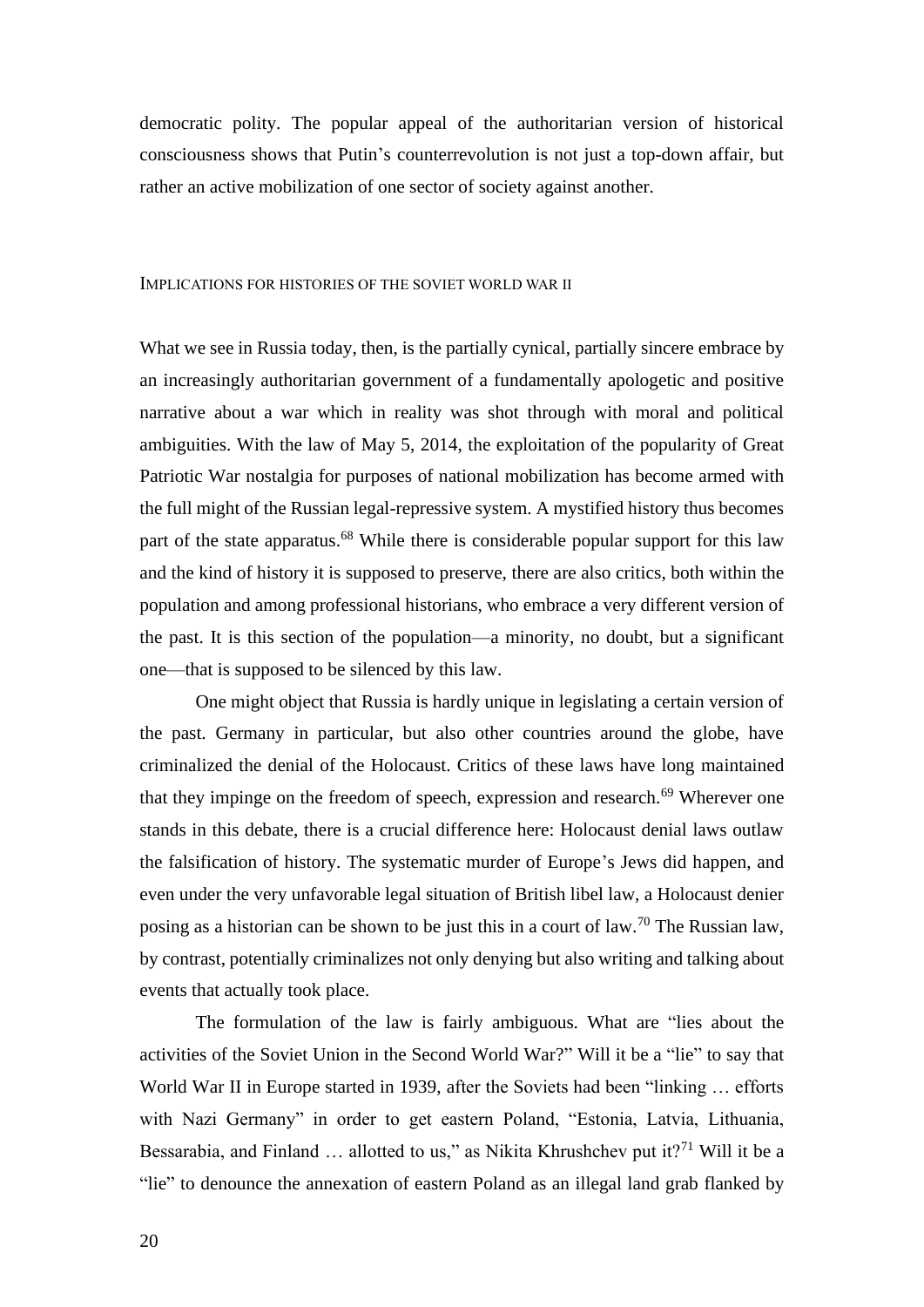criminal deportations and mass killings? Will it be a "lie" to call the "liberation" of the Baltic countries a "reoccupation" of formerly independent states by a totalitarian power? Could the Melbourne academic, whose somewhat careless choice of words about actual historical events ("the barbarity of the Russian invasion of Germany in 1944–45") led to an outpouring of anger not only on Australian websites, but also in the Russian media, face court, should he be ill-advised enough to travel to Russia?<sup>72</sup>

The Luzgin case is thus far the only successful prosecution under this new law, and it revolved around an actual inaccuracy—the timing of the Soviet invasion of Poland.<sup>73</sup> If prosecutions follow this pattern in the future, the Russian law would follow a similar track as its Holocaust denial counterparts elsewhere in the world. However, it is conceivable that other courts might take a broader view. In 2002, the Russian ambassador to Britain commented on Anthony Beevor's book on the battle of Berlin by calling its description of mass rape a "clear case of slander against the people who saved the world from Nazism."<sup>74</sup> At the time, this outburst made for good copy and helped Beevor sell a book that did not add much to what others had already documented.<sup>75</sup> Today, would the same "slander" lead to the issuing of an arrest warrant? Will Filip Slaveski or Ian Kershaw have to convince a judge that they were not "aware of the false character" of statements they made "about the activities of the Soviet Union in the Second World War?" Both, after all, have written about similar "activities" to those described by Beevor, whose books have already been banned from school libraries in at least one Russian region.<sup>76</sup>

A more likely scenario would be that historians who claim that Stalin planned to attack Germany in 1941 would face the wrath of the new law. This has been a central debate in the last two decades, known as the "icebreaker controversy." Personally, I believe, like the majority of colleagues both in Russia and elsewhere, that the weight of evidence is on the side of those who think that there was no plan to attack, at any rate not in 1941.<sup>77</sup> However, this is an opinion arrived at on the basis of an open and controversial debate, and on the basis of evidence that requires contextualization and interpretation.<sup>78</sup> This debate simply could not have happened in Russia, had this law been in place.

A test case is Kirill Mikhailovich Aleksandrov, the preeminent Russian expert on the Vlasov movement — the most well-known military collaborators with the Germans.<sup>79</sup> His doctoral (*doktorskaia*) defense at the St. Petersburg Institute of History of the Russian Academy of Sciences on March 1, 2016, became a cause célèbre in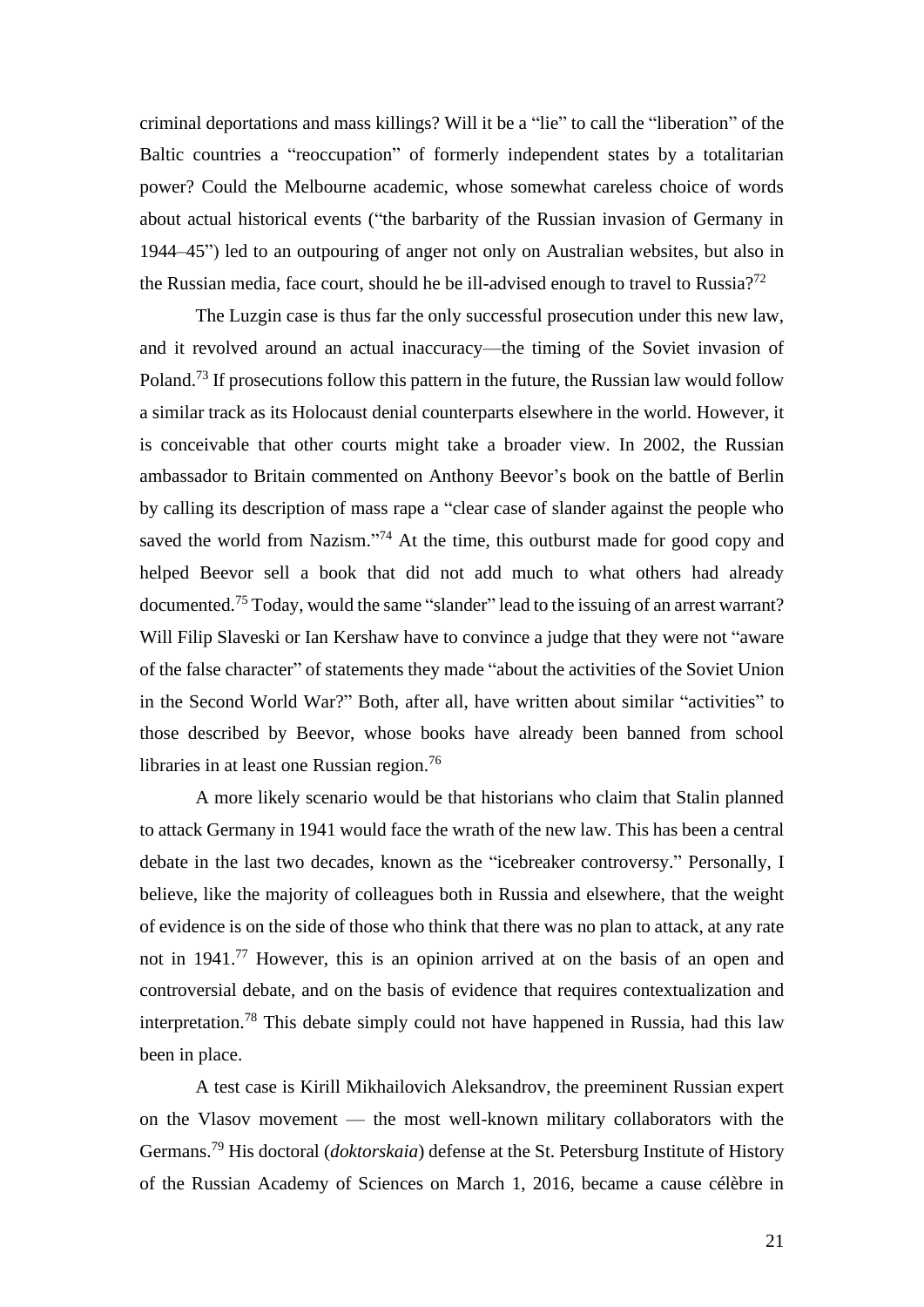Russian historical circles. Some of the most respected historians of Stalinism — such as Oleg Khlevniuk — submitted favorable reviews of Aleksandrov's work on Vlasov's officer corps. Other historians spoke harshly against Aleksandrov, as did representatives of war veteran organizations, but the Institute of History closed ranks and passed the dissertation anyway. Among the crowd of more than 90 attendees defenses are public events in Russia, but usually draw much smaller audiences — were not only historians. Both sides of the argument had brought priests of the Russian Orthodox Church; veterans had turned out in force, one of them leaving the room with the words "Where would you be, had we not won? Would you be able to sit here [and talk]?" 80

A right-wing NGO, Narodnyi Sobor (the People's Council, which can also be translated as the People's Church), which describes its goal as "the rebuilding of Russia on the basis of traditional spiritual-moral values of Russian civilization," went further. $81$ It asked the public prosecutor to investigate if the new memory law had been broken. Ahead of the defense, the director of the Institute of History was summoned to the prosecutor's office for a "prophylactic conversation." This intimidation was part of an incredible amount of pressure "from above, from below, from the side" to cancel the proceedings, as the director told a journalist: "They asked me to think about the fate of the institute." <sup>82</sup> Historians hostile to Aleksandrov also tried to substantiate the case against him in a scholarly journal.<sup>83</sup>

A year later, the affair took a more ominous turn. The Highest Attestation Commission (VAK), in charge of approving all higher degrees in the Russian Federation, sent the offending work to the examination council of the General Staff Military Academy for another opinion. Predictably, the latter voted against granting the title.<sup>84</sup> VAK's Council of Experts followed this recommendation on May 29, 2017, just before this essay went to print. The final decision is with the VAK Presidium, but it is highly unlikely that the outcome will be different.<sup>85</sup> Moreover, Aleksandrov is now also fighting a legal battle in a St. Petersburg court against charges under article 354.1. <sup>86</sup> A conviction of a professional historian would mark a new milestone in the Russian history wars. At this stage, it is hard to be optimistic.

# **NOTES**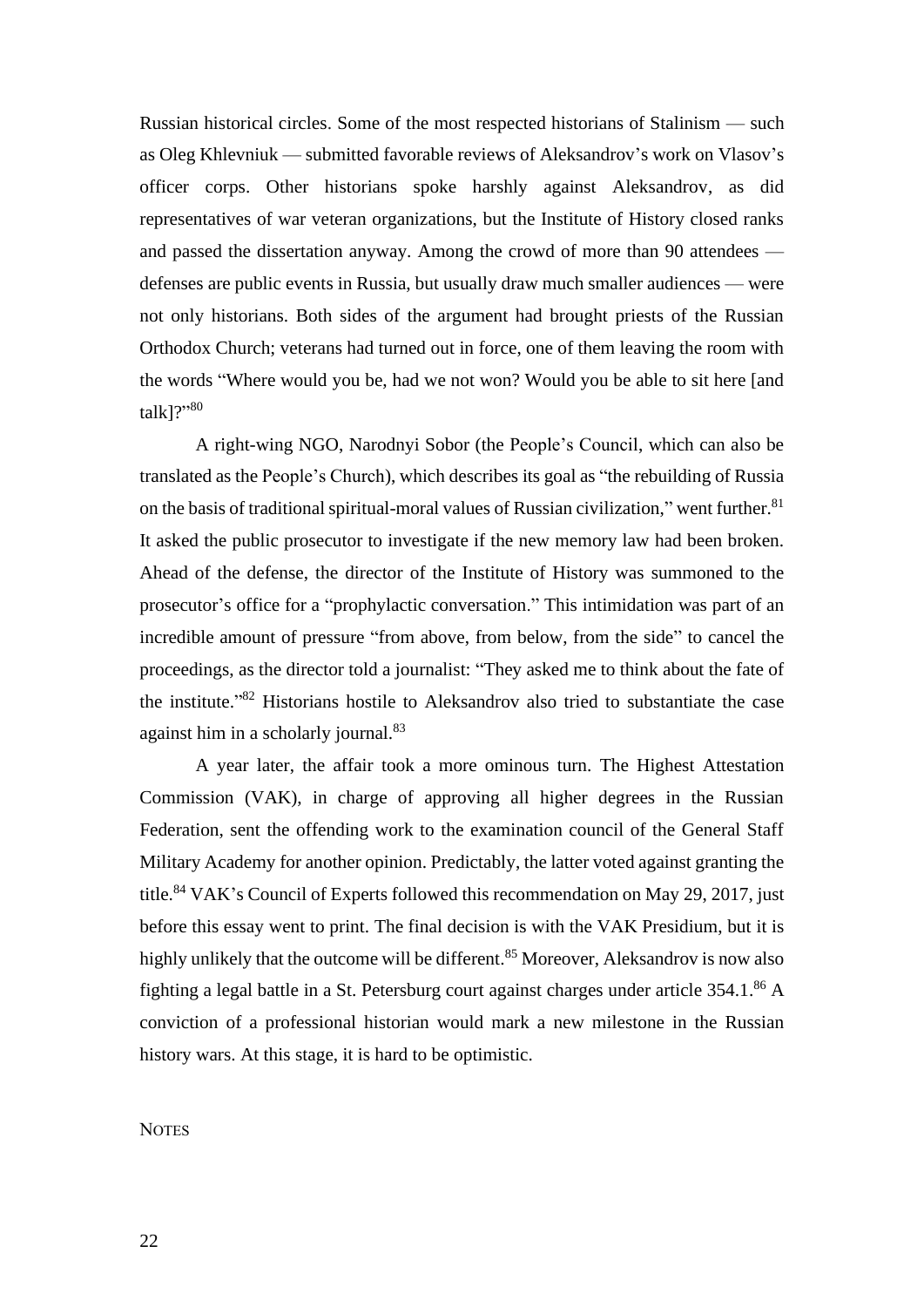Earlier versions of this essay were presented at the Workshop "The Politics of Contested Historical Memory: Dealing with the Contemporary Echoes of Violent Pasts across Europe and Asia," Alfred Deakin Research Institute, February 27, 2015; the roundtable "On Shaky Foundations: Histories of Eurasia and Beyond," Australian Historical Association Conference, University of Sydney, July 6–10, 2015; and the conference "Putin's Russia in the Wake of the Cold War," the Australian National University, August 24–26, 2016. I would like to thank Stephen Wheatcroft, Filip Slaveski, Kyle Wilson and Stefan Auer for their very polarized feedback. Oleg Beyda helped enormously, both with research and through constructive critique. Robert Manne commented on the penultimate draft. Research and writing was made possible by an Australian Research Council Future Fellowship (FT140101100).

<sup>1</sup> "15 faktov pro 'Banderovtsev', ili o chem molchit Kreml'" (15 facts about the "Banderovtsy," or what is the Kremlin silent about), <http://saracinua.livejournal.com/2147939.html> (accessed August 22, 2016).

<sup>2</sup> Grzegorz Rossolinski-Liebe, *Stepan Bandera: The Life and Afterlife of a Ukrainian Nationalist. Fascism, Genocide, and Cult* (Stuttgart: *ibidem*-Verlag, 2014).

<sup>3</sup> David R. Marples, *Heroes and Villains: Creating a National History in Contemporary Ukraine* (Budapest: Central European University Press, 2007); Per A. Rudling, "The OUN, the UPA and the Holocaust: A Study in the Manufacturing of Historical Myths," *The Carl Beck Papers in Russian & East European Studies* 2107 (2011); Eleanora Narvselius, "The 'Bandera Debate': The Contentious Legacy of World War II and Liberalization of Collective Memory in Western Ukraine," *Canadian Slavonic Papers* 54, nos. 3–4 (2012): 469–90; Serhy Yekelchyk, *The Conflict in Ukraine: What Everyone Needs to Know* (Oxford: Oxford University Press, 2015); and Andreas Umland, "Bad History Doesn't Make Friends," *FP* (October 25, 2016) [http://foreignpolicy.com/2016/10/25/bad-history-doesnt-make-friends-kiev-ukraine](http://foreignpolicy.com/2016/10/25/bad-history-doesnt-make-friends-kiev-ukraine-stepan-bandera/)[stepan-bandera/](http://foreignpolicy.com/2016/10/25/bad-history-doesnt-make-friends-kiev-ukraine-stepan-bandera/) (accessed April 7, 2017).

<sup>4</sup> The most detailed reporting about the case is Maksim Strugov, "Ssylka v Niurnberg: Zhitel'Permi oshtrafovan za repost materiala ob uchastii SSSR v okkupatsii Pol'shi v 1939 godu" (Reference to Nuremberg: Inhabitant of Perm fined for reposting material about the participation of the USSR in the occupation of Poland in 1939), *Kommersant.ru*, June 30, 2016,<http://kommersant.ru/doc/3026212> (accessed August 23, 2016). For a short English-language summary see: "Man in Russia's Perm Fined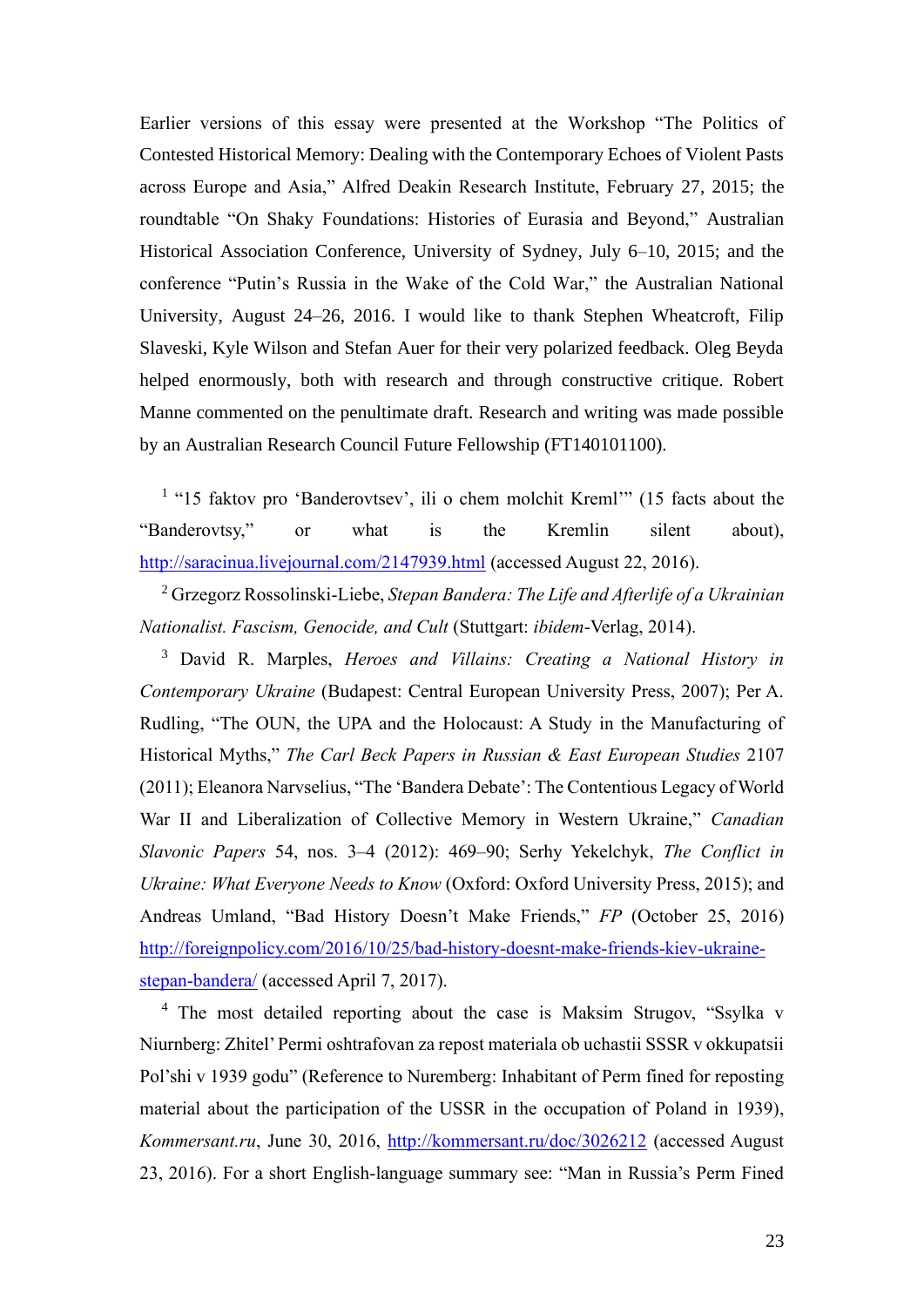for 'Nazism Rehabilitation,'" *Moscow Times*, August 23, 2016, [https://themoscowtimes.com/news/man-in-russias-perm-fined-for-nazism-](https://themoscowtimes.com/news/man-in-russias-perm-fined-for-nazism-rehabilitation-53543)

[rehabilitation-53543](https://themoscowtimes.com/news/man-in-russias-perm-fined-for-nazism-rehabilitation-53543) (accessed August 23, 2016).

<sup>5</sup> Strugov, "Ssylka v Niurnberg."

<sup>6</sup> Ibid.. Wage data are for July 2015. "Russia Average Monthly Wages 1992-2016," <http://www.tradingeconomics.com/russia/wages> (accessed August 23, 2016).

<sup>7</sup> Nina Tumarkin, *The Living and the Dead: The Rise and Fall of the Cult of World War II in Russia* (New York: BasicBooks, 1994); Amir Weiner, *Making Sense of War: The Second World War and the Fate of the Bolshevik Revolution* (Princeton: Princeton University Press, 2001); Stephen Lovell, *The Shadow of War: Russia and the USSR 1941 to the Present* (Oxford: Wiley-Blackwell, 2010); Nikolai Koposov, *Pamiat' strogogo rezhima: Istoriia i politika Rossii* (Memory of a severe regime: History and politics of Russia) (Moscow: Novoe literaturnoe obozrenie, 2011).

<sup>8</sup> By "positive nationalism" I mean the opposite of the critical embrace of one's heritage often found among intellectuals, particularly in Germany and Russia. Erich Kuby has described himself as a "negative nationalist." I found this term useful to describe Russian critics of Putin, who despite the accusations that they are mud-slingers are indeed worried about their country, its history and its future. See Erich Kuby, *Mein Krieg: Aufzeichnungen aus 2129 Tagen*, 3rd ed. (Berlin: Aufbau, 2010).

<sup>9</sup> On historical and historiographical aspects of the Ukraine-crisis see the forums "Ukraine and the Crisis of 'Russian Studies': Participant Observation of History in the Making," *Ab Imperio* 3 (2014): 22–228; and "The Ukrainian Crisis: Past and Present," in *Kritika: Explorations in Russian and Eurasian History* 16, no. 1 (2015): 121–55.

<sup>10</sup> Robert Horvath, "Putin's 'Preventive Counter-Revolution': Post-Soviet Authoritarianism and the Spectre of Velvet Revolution," *Europe-Asia Studies* 63, no. 1 (2011): 1–25; and Robert Horvath, *Putin's 'Preventive Counter-Revolution: Post-Soviet Authoritarianism and the Spectre of Velvet Revolution* (London: Routledge, 2013).

<sup>11</sup> For the debate on Stalin and Stalinism up to 2014, see Anna Becker, *Mythos Stalin*: *Stalinismus und staatliche Geschichtspolitik im postsowjetischen Russland der Ära Putin* (Berlin: be.bra Wissenschaft, 2016).

<sup>12</sup> For the past under discussion here, see Vladimir Medinskii, *Voina: Mify SSSR 1939–1945* (War: Myths of the USSR, 1939–1945) (Moscow: OLMA, 2011).

<sup>13</sup> Ibid., 116, 642, 643, 76.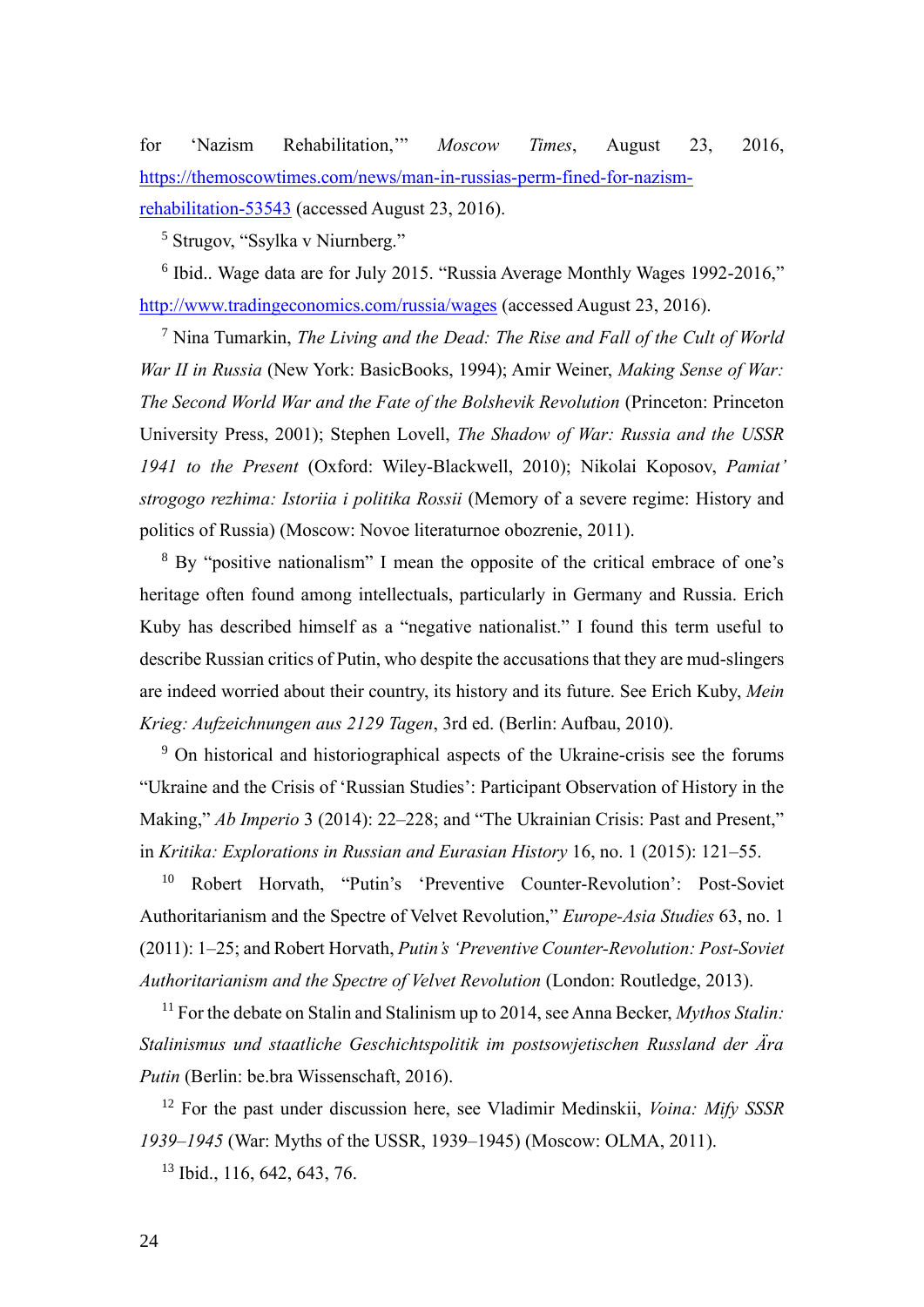<sup>14</sup> For subtle differences in the line taken on the revolutions of 1917 see Mark Edele: "Putin, Memory Wars and the 100th Anniversary of the Russian Revolution," *The Conversation*, February 10, 2017) [https://theconversation.com/friday-essay-putin](https://theconversation.com/friday-essay-putin-memory-wars-and-the-100th-anniversary-of-the-russian-revolution-72477)[memory-wars-and-the-100th-anniversary-of-the-russian-revolution-72477](https://theconversation.com/friday-essay-putin-memory-wars-and-the-100th-anniversary-of-the-russian-revolution-72477) (accessed April 7, 2017).

<sup>15</sup> See Mikhail Zygar, *All the Kremlin's Men: Inside the Court of Vladimir Putin* (New York: Public Affairs, 2016).

<sup>16</sup> On Putin as "history man," see Fiona Hill and Clifford G. Gaddy, *Mr Putin: Operative in the Kremlin* (Washington: Brookings Institution 2013), chap. 4. See also Putin's thoroughly Soviet "reading list" on World War II: Vladimir Putin, "The Reading List" (2011)<http://www.historynet.com/vladimir-putins-world-war-ii-reading-list.htm> (accessed April 13, 2017).

<sup>17</sup> The text of the law is available at  $\frac{http://kremlin.ru/acts/20912}{}$  $\frac{http://kremlin.ru/acts/20912}{}$  $\frac{http://kremlin.ru/acts/20912}{}$  (accessed January 22, 2015).

<sup>18</sup> The law also punishes display of lack of respect for military honor and dates of commemoration, but this point is less central to the argument made here.

<sup>19</sup> For the Asian perspective, see Evan Mawdsley, *World War II: A New History* (Cambridge: Cambridge University Press, 2009); for the European equivalent, see: Gerard L. Weinberg, *A World at Arms: A Global History of World War II*, 2nd ed. (New York: Cambridge University Press, 2005).

<sup>20</sup> The Russian text of Stalin's radio address is reprinted in I. Stalin, *O Velikoi Otechestvennoi voine Sovetskogo Soiuza* (On the Great Patriotic War of the Soviet Union) (Moscow: Kraft, 2002), 11–16; an English translation can be found at <https://www.marxists.org/reference/archive/stalin/works/1941/07/03.htm> (accessed April 12, 2017). On wartime propaganda see Karel C. Berkhoff, *Motherland in Danger: Soviet Propaganda during World War II* (Cambridge, MA: Harvard University Press, 2012).

<sup>21</sup> The best introductions to this history remain John Barber and Mark Harrison, *The Soviet Home Front, 1941–1945: A Social and Economic History of the USSR in World War II* (London: Longman, 1991); and Evan Mawdsley, *Thunder in the East: The Nazi-Soviet War 1941–1945* (London: Hodder Arnold, 2005; rev. 2nd ed., London: Bloomsbury, 2015). For the definitive military history from below see Roger Reese, *Why Stalin's Soldiers Fought: The Red Army's Military Effectiveness in World War II* (Lawrence: University Press of Kansas, 2011). For life and death at the home-front see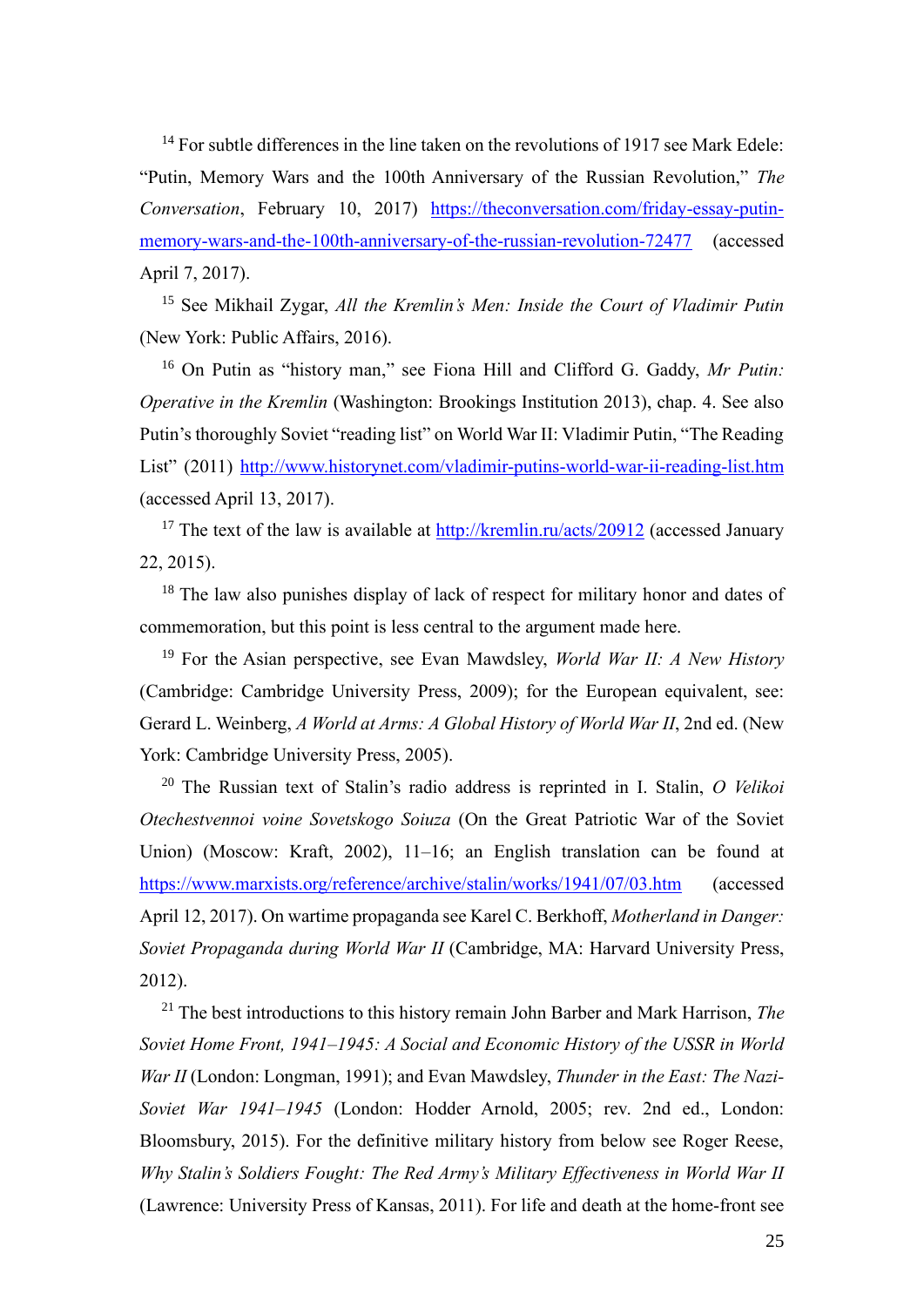also Wendy Z. Goldman and Donald Filtzer, eds., *Hunger and War: Food Provisioning in the Soviet Union during World War II* (Bloomington: Indiana University Press, 2015).

 $22$  For an excellent sketch, see Mark Harrison, "World War II," in James R. Millar, ed., *Encyclopedia of Russian History* (New York: Macmillan, 2004), 4:1683–92. See also Jonathan Haslam, *The Soviet Union and the Threat from the East, 1933–1941: Moscow, Tokyo, and the Prelude to the Pacific War* (Pittsburgh: University of Pittsburgh Press, 1992); Zhang Baijia, "China's Quest for Foreign Military Aid," in Mark Peattie, Edward Drea and Hans van de Ven, eds., *The Battle for China: Essays on the Military History of the Sino-Japanese War of 1937–1945* (Stanford: Stanford University Press, 2011), 283–307.

<sup>23</sup> Timothy Snyder claims that with the Molotov-Ribbentrop pact "the Soviet Union" had agreed to attack Poland along with Germany." *Bloodlands: Europe between Hitler and Stalin* (London: Bodley Head, 2010), 116. Elsewhere he stated that the pact "led directly to the German-Soviet invasion of Poland the following month that began World War II." "Putin's New Nostalgia, *New York Review of Books*, November 10, 2014, <http://www.nybooks.com/daily/2014/11/10/putin-nostalgia-stalin-hitler/> (accessed April 12, 2017).

<sup>24</sup> Sergei Sluch, "Warum brauchte Hitler einen Nichtangriffspakt mit Stalin?" in Roland G. Foerster, ed., *"Unternehmen Barbarossa." Zum historischen Ort der deutsch-sowjetischen Beziehungen von 1933 bis Herbst 1941* (Munich: R. Oldenbourg Verlag, 1993), 69–87; Mawdsley, *World War II*, 95; Gerhard L. Weinberg, "How a Second World War Happened," in Thomas Zeiler, ed., *A Companion to World War II*, vol. 1 (Oxford: Wiley-Blackwell, 2013), 13–28; Peter Jackson, "Europe: The Failure of Diplomacy, 1933–1940," in *The Cambridge History of the Second World War*, vol. 2, *Politics and Ideology*, ed. Richard Bosworth and Joseph Maiolo (Cambridge: Cambridge University Press, 2015), 217–52, esp. 241, 252.

<sup>25</sup> For example, Jonathan Haslam, *The Soviet Union and the Struggle for Collective Security in Europe, 1933–39* (New York: St. Martin's Press, 1984); Geoffrey Roberts's books, *The Unholy Alliance: Stalin's Pact with Hitler* (Bloomington: Indiana University Press, 1989); *The Soviet Union and the Origins of the Second World War: Russo-German Relations and the Road to War, 1933–1941* (New York: St. Martin's Press, 1995); and *Stalin's Wars: From World War to Cold War, 1939–1953* (New Haven: Yale University Press, 2006), chap. 2; M. I. Mel'tiukhov, *17 sentiabria 1939: Sovetsko-*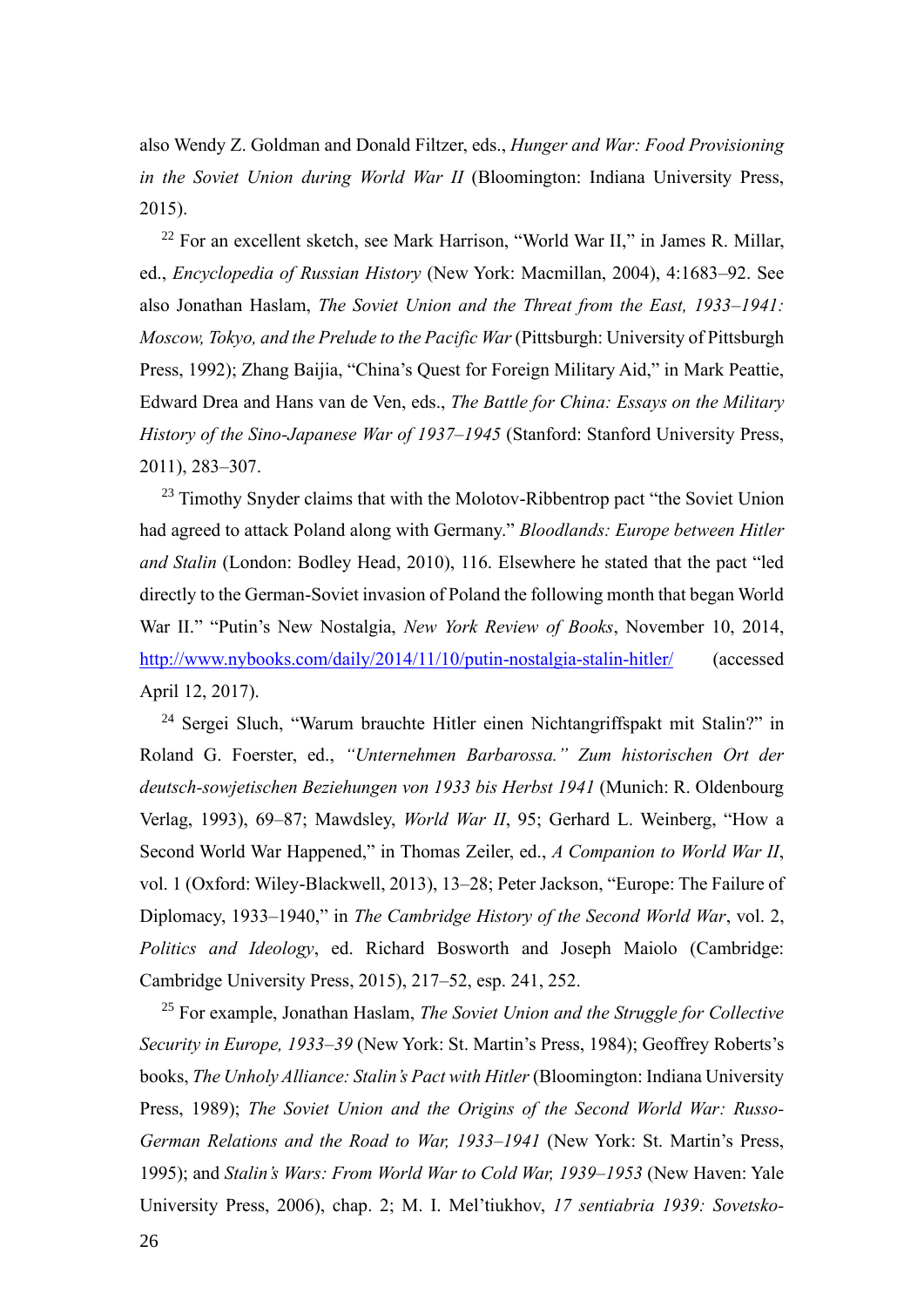*pol'skie konflikty 1918–1939* (September 17, 1939: Soviet-Polish conflicts, 1918–1939) (Moscow: Veche, 2009).

 $26$  For three versions — by Russian, Ukrainian and North American scholars — see S. Sluch, "Germano-sovetskie otnosheniia v 1918–1941 godakh: Motivy i posledstviia vneshnepoliticheskikh reshenii" (German-Soviet relations 1918–1941: Motives and consequences of foreign policy decisions), *Slavianovedenie*, no. 3 (1996): 101–13; V. M. Litvin et al., *Ukraina: Politichna istoriia XX-pochatok XXI stolittia* (Ukraine: Political history of the twentieth and the start of the twenty-first centuries) (Kiev: Parlaments'ke vidavnitstvo, 2007), 665–69; Robert Gellately, *Stalin's Curse: Battling for Communism in War and Cold War* (Oxford: Oxford University Press, 2013), 46–49.

<sup>27</sup> For the latter, see M. I. Semiriaga, *Tainy stalinskoi diplomatii. 1939–1941* (Secrets of Stalinist diplomacy. 1939–1941) (Moscow: Vysshaia shkola, 1992), 57–58. For the former, see the all-time classic of revisionist historiography: A. J. P. Taylor, *The Origins of the Second World War* (New York: Touchstone, 1996), 263; similarly, P. M. H. Bell, *The Origins of the Second World War in Europe*, 3rd ed. (Harlow: Pearson, 2007), 305. For a reevaluation of Taylor's provocations see Gordon Martel, ed., *The Origins of the Second World War Reconsidered*, 2nd ed. (Abingdon, UK: Routledge, 2002).

<sup>28</sup> A. Shelepin to Khrushchev, March 3, 1959, reprinted in Anna M. Cienciala, Natalia S. Lebedeva and Wojciech Materski, eds., *Katyn. A Crime without Punishment* (New Haven: Yale University Press, 2007)*,* 332.

<sup>29</sup> Mark Edele, "World War II as a History of Displacement: The Soviet Case," *History Australia* 12, no. 2 (2015): 24. That these deportations were less lethal than the organized genocide the Germans implemented against the Jews is a fact worth considering. See Mark Edele, Sheila Fitzpatrick and Atina Grossmann, eds., *Shelter from the Holocaust: Rethinking Jewish Survival in the Soviet Union (Detroit: Wayne* State University Press, forthcoming 2017).

<sup>30</sup> Dietrich Beyrau, *Schlachtfeld der Diktatoren: Osteuropa im Schatten von Hitler und Stalin* (Göttingen: Vandenhoeck & Ruprecht, 2000); Alexander V. Prusin, *The Lands Between: Conflict in the East European Borderlands, 1870–1992* (Oxford: Oxford University Press, 2010).

<sup>31</sup> R. W. Davies, *Soviet History and the Gorbachev Revolution* (Houndmills, Basingstoke: Macmillan, 1989), esp. 100–14, and *Soviet History in the Yeltsin Era*  (Houndmills, Basingstoke: Macmillan, 1997); Bernd Bonwetsch, "Der 'Große Vaterländische Krieg' und seine Geschichte," in Dietrich Geyer, ed., *Die Umwertung*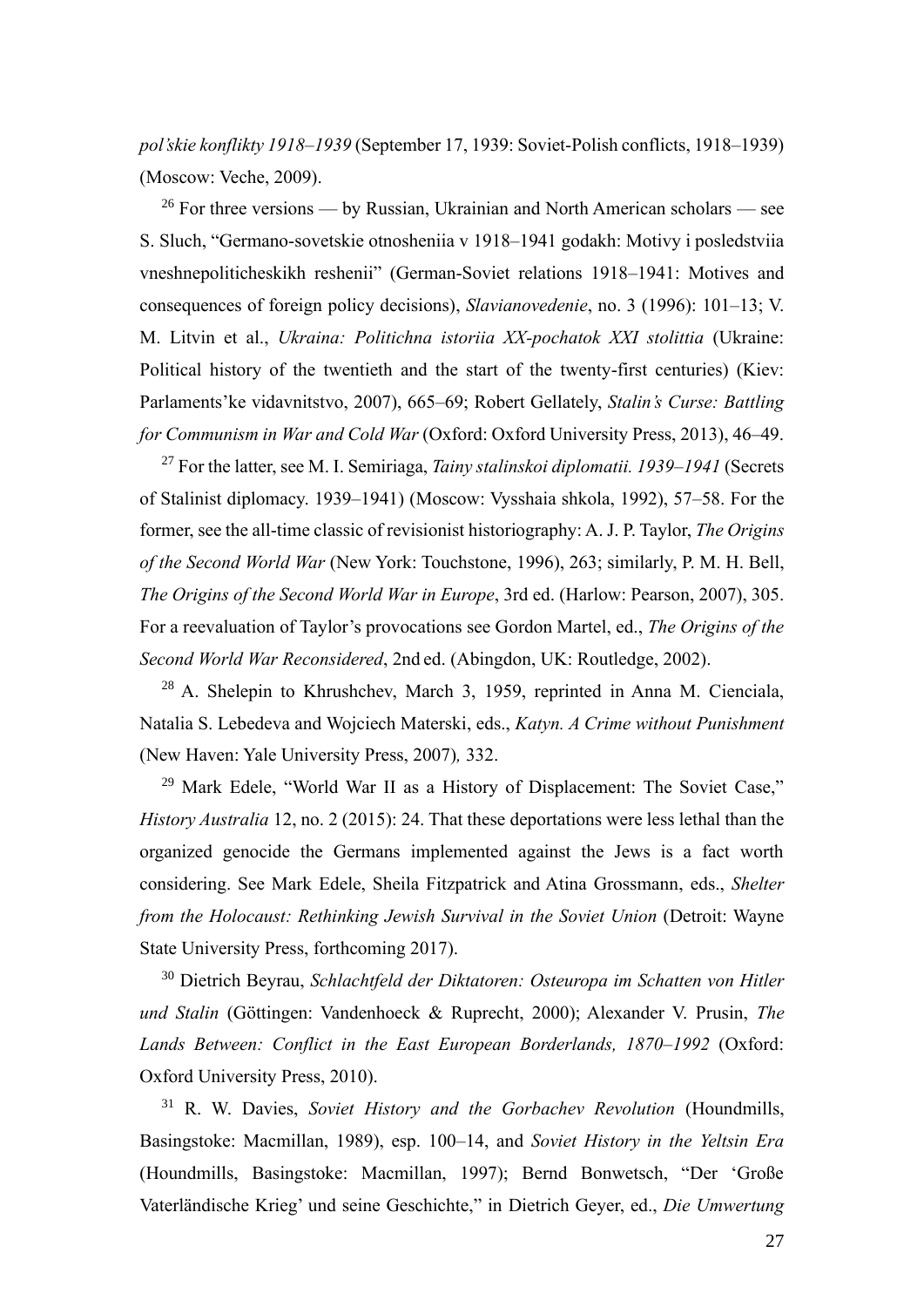*Der sowjetischen Geschichte* (Göttingen: Vandenhoek & Ruprecht, 1991), 167–87; Tumarkin, *The Living and the Dead*; Lisa Kirschenbaum, *The Legacy of the Siege of Leningrad, 1941–1995: Myth, Memories, and Monuments* (Cambridge: Cambridge University Press, 2006); Denise J. Youngblood, *Russian War Films: On the Cinema Front, 1914–2005* (Lawrence: University Press of Kansas, 2007); Thomas Sherlock, *Historical Narratives in the Soviet Union and Post-Soviet Russia: Destroying the Settled Past, Creating an Uncertain Future* (New York: Palgrave, 2007); Koposov, *Pamiat' strogogo rezhima*; Stephen Norris, *Blockbuster History in the New Russia: Movies, Memory, Patriotism* (Bloomington: Indiana University Press, 2012), chap. 6; Polly Jones, *Myth, Memory, Trauma: Rethinking the Stalinist Past in the Soviet Union, 1953–70* (New Haven: Yale University Press, 2013).

 $32$  For a version of this approach, written by a leading German historian heavily influenced by the Russian debate since the 1980s and available in Russian translation from a leading academic publisher, see Iorg Baberovski [=Jörg Baberowski], *Vyzhzhennaia zemlia: Stalinskoe tsarstvo nasiliia* (Scorched earth: Stalin's reign of violence) (Moscow: Rosspen, 2014).

<sup>33</sup> On the concerted campaign to make memory of World War II into one of the ideological corner stones of the Putin regime, see Elizabeth A. Wood, "Performing Memory: Vladimir Putin and the Celebration of World War II in Russia," *Soviet and Post-Soviet Review* 38 (2011): 172–200.

<sup>34</sup> Putin's own family was directly affected by the war. His father was severely wounded at the start of the war and his brother Vitia died in the siege of Leningrad in 1942 long before the president was born. Wood, "Performing Memory," 185–88; Hill and Gaddy, *Mr Putin*, chap. 5; "Putinu pokazali mogilu brata, pogibshego v blokadu" (Putin was shown the grave of his brother, who died in the blockade), *MKRU*, January 27, 2014, [http://www.mk.ru/politics/article/2014/01/27/975982-putinu-pokazali](http://www.mk.ru/politics/article/2014/01/27/975982-putinu-pokazali-mogilu-brata-pogibshego-v-blokadu.html)[mogilu-brata-pogibshego-v-blokadu.html](http://www.mk.ru/politics/article/2014/01/27/975982-putinu-pokazali-mogilu-brata-pogibshego-v-blokadu.html) (accessed February 10, 2015).

<sup>35</sup> "Stenograficheskii otchet o vstreche s delegatami Vserossiiskoi konferentsii prepodavatelei gumanitarnykh i obshchestvennykh nauk," (Stenographic report on meeting with delegate to the All-Russia conference of humanities and social science teachers), June 21, 2007, Novo-Ogarevo, <http://archive.kremlin.ru/text/appears/2007/06/135323.shtml> (accessed February 17, 2014).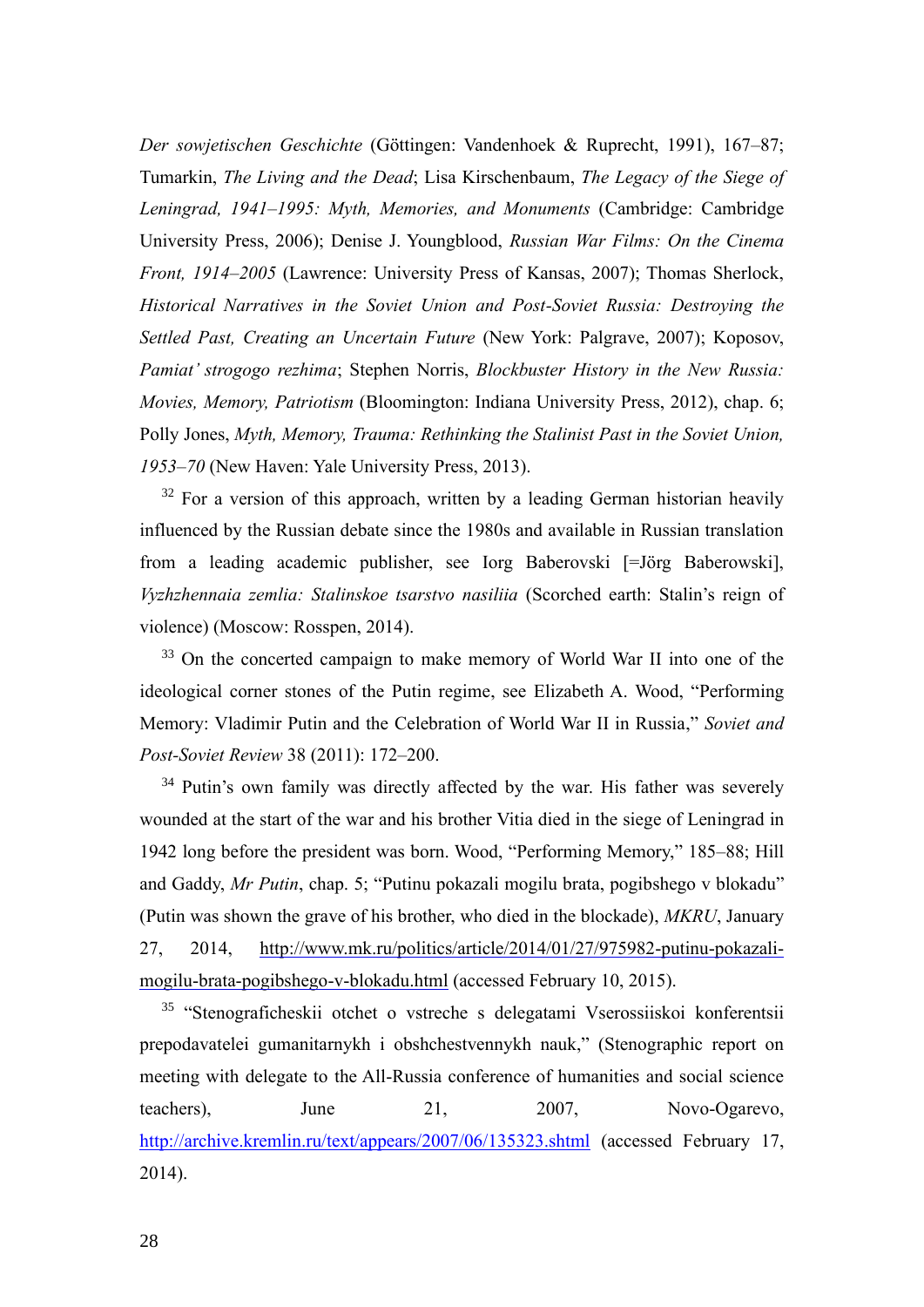<sup>36</sup> He had made a similar point already in 2003. See Vladimir Putin, "Vstupitel'noe slovo na vstreche s uchenymi-istorikami," (Introductory words at the meeting with scholars-historians), November 27, 2003, <http://kremlin.ru/events/president/transcripts/22227> (accessed April 26, 2017).

<sup>37</sup> Medinskii, *Voina*, 643.

<sup>38</sup> Terry Martin, "The Origins of Soviet Ethnic Cleansing," *Journal of Modern History* 70, no. 4 (1998): 813–61, and *The Affirmative Action Empire: Nations and Nationalism in the Soviet Union, 1923–1939* (Ithaca, NY: Cornell University Press, 2001).

<sup>39</sup> In addition to the works cited in notes above, see, for example, John Erickson, *The Road to Stalingrad: Stalin's War with Germany, Volume One* (New Haven: Yale University Press, 1975), and *The Road to Berlin: Stalin's War with Germany, Volume Two* (New Haven: Yale University Press, 1983); *pars pro toto* the immense oeuvre of Glantz: David M. Glantz and Jonathan House, *When Titans Clashed: How the Red Army Stopped Hitler* (Lawrence: University Press of Kansas, 1995); Richard Overy, *Russia's War* (New York: Penguin, 1997); Catherine Merridale, *Ivan's War: Life and Death in the Red Army, 1939–1945* (New York: Metropolitan Books, 2006); David Stahel, *Operation Barbarossa and Germany's Defeat in the East* (Cambridge: Cambridge University Press, 2010); Evan Mawdsley, *December 1941: Twelve Days That Began a World War* (New Haven: Yale University Press, 2012); Jochen Hellbeck, *Die Stalingrad Protokolle: Sowjetische Augenzeugen berichten aus der Schlacht* (Frankfurt: S. Fischer, 2012).

<sup>40</sup> See Norman Davies, *No Simple Victory: World War II in Europe, 1939–1945* (London: Penguin, 2006).

<sup>41</sup> Richard Bosworth, *Explaining Auschwitz and Hiroshima: Historians and the Second World War, 1945–1990* (London, Routledge, 1993); Robert G. Moeller, *War Stories: The Search for a Usable Past in the Federal Republic of Germany (Berkeley:* University of California Press, 2001); Bill Niven, *Germans as Victims: Remembering the Past in Contemporary Germany* (London: Palgrave Macmillan, 2006); Jeffrey Herf, *Divided Memory: The Nazi Past in the Two Germanys* (Cambridge, MA: Harvard University Press, 2013); Viet Thanh Nguyen, *Nothing Ever Dies: Vietnam and the Memory of War* (Cambridge, MA: Harvard University Press, 2016).

<sup>42</sup> Inessa Iazhborovskaia, Anatolii Iablokov and Valentina Parasadanova, *Katynskii sindrom v sovetsko-pol'skikh i rossiisko-pol'skikh otnosheniiakh* (The Katyn syndrome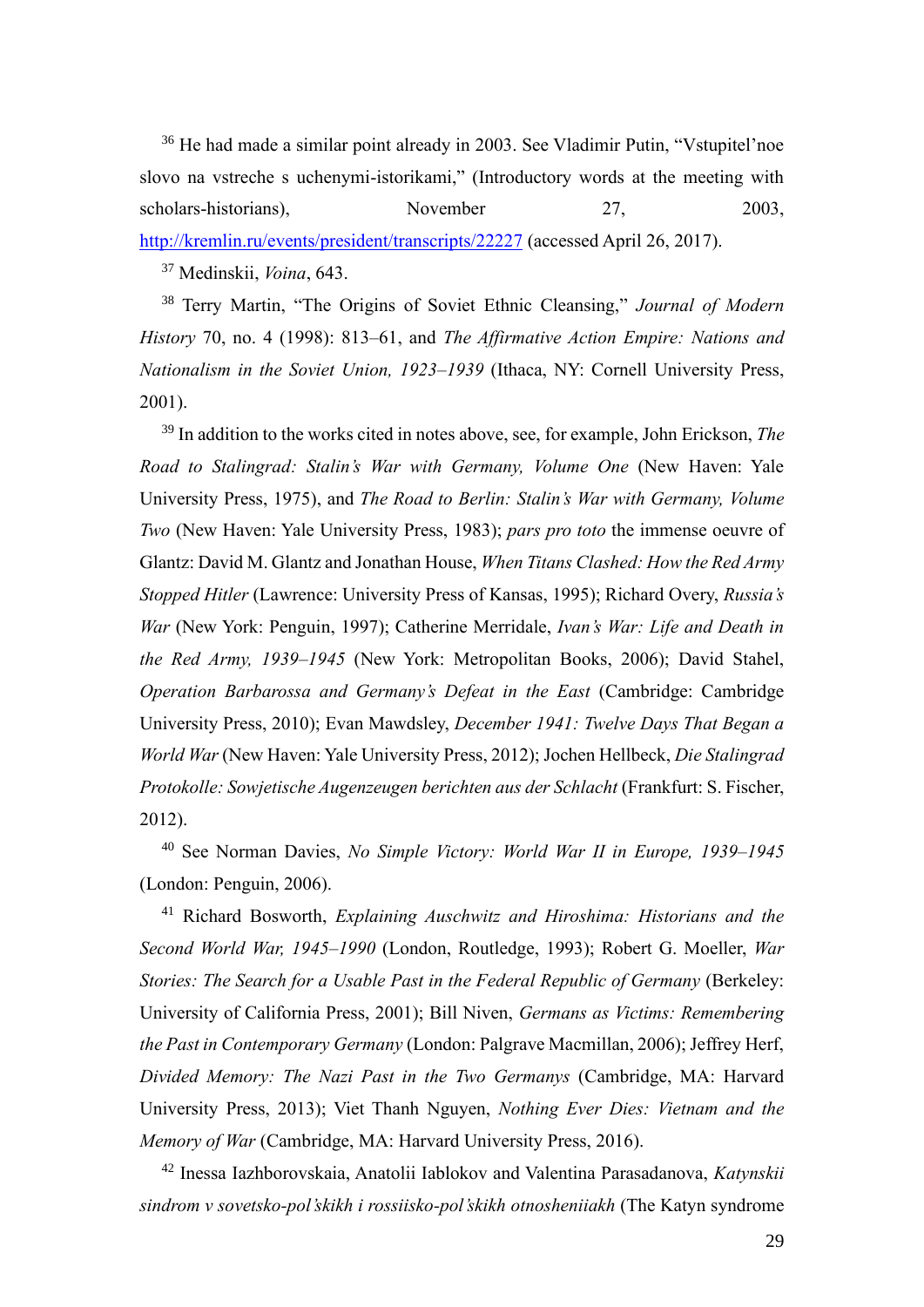in Soviet-Polish and Russo-Polish relations) (Moscow: Rosspen, 2009); Alexander Etkind, Roy Finnin, Uilleam Blacker, Julie Fedor, Simon Lewis, Maria Malksoo and Matilda Mroz, *Remembering Katyn* (Hoboken, NJ: Wiley, 2013); Thomas Urban, *Katyn 1940: Geschichte eines Verbrechens* (Munich: C. H. Beck, 2015).

<sup>43</sup> On Memorial's trials and tribulations see Charles Mannes, "Human Rights Group Memorial is too 'inconvenient' for Putin's new Russia," *Public Radio International*, November 12, 2014, [http://www.pri.org/stories/2014-11-12/russian-rights-group](http://www.pri.org/stories/2014-11-12/russian-rights-group-memorial-inconvenient-organization-putins-new-russia)[memorial-inconvenient-organization-putins-new-russia](http://www.pri.org/stories/2014-11-12/russian-rights-group-memorial-inconvenient-organization-putins-new-russia) (accessed February 17, 2015); "Russian Court Slams Kremlin Bid to Close Memorial Human Rights Group," *DW*, January 28, 2015, <http://dw.de/p/1ES6b> (accessed February 17, 2015); and "Battle Chronicle. Russia: Government against Rights Groups," *Human Rights Watch*, August 16, 2016, [http://www.hrw.org/news/2015/06/22/russia-government-against-rights](http://www.hrw.org/news/2015/06/22/russia-government-against-rights-groups)[groups](http://www.hrw.org/news/2015/06/22/russia-government-against-rights-groups) (accessed August 22, 2016).

<sup>44</sup> "Vstrecha s molodymi uchenymi i prepodavateliami istorii" (Meeting with young scholars and history teachers), November 5, 2014, Moscow, <http://news.kremlin.ru/news/46951/print> (accessed January 22, 2015).

<sup>45</sup> Maria Lipman, "How Putin Silences Dissent," *Foreign Affairs* 95, no. 3 (2016): 38–46.

<sup>46</sup> Karl Popper, *Logik der Forschung: Zur Erkenntinstheorie der modernen Narturwissenschaft* (Vienna: Springer, 1935); Thomas Kuhn, *The Structure of Scientific Revolutions* (Chicago: University of Chicago Press, 1962).

 $47$  As a historian of Eastern Europe has put it: "Comparatively speaking, Nazism creates an illusion, making every other regime look better than it was." John Connelly, "Defunct Theory, Useful Word," *Kritika: Explorations in Russian and Eurasian History*  11, no. 4 (2010): 835.

<sup>48</sup> Yuen Foong Khong, *Analogies at War. Korea, Munich, Dien Bien Phu, and the Vietnam Decisions of 1965* (Princeton: Princeton University Press, 1992). For an early link by a Western historian of Munich and Hitler-Stalin-Pact see Taylor, *The Origins of the Second World War.*

<sup>49</sup> Medinskii, *Voina*, 37–39; 50–52.

<sup>50</sup> On the Soviet position in the diplomatic jockeying of the interwar years see Jackson, "Europe," 223–27.

<sup>51</sup> Robert Manne, "Some British Light on the Nazi-Soviet Pact," *European Studies Review* 11, no. 1 (1981): 83–102.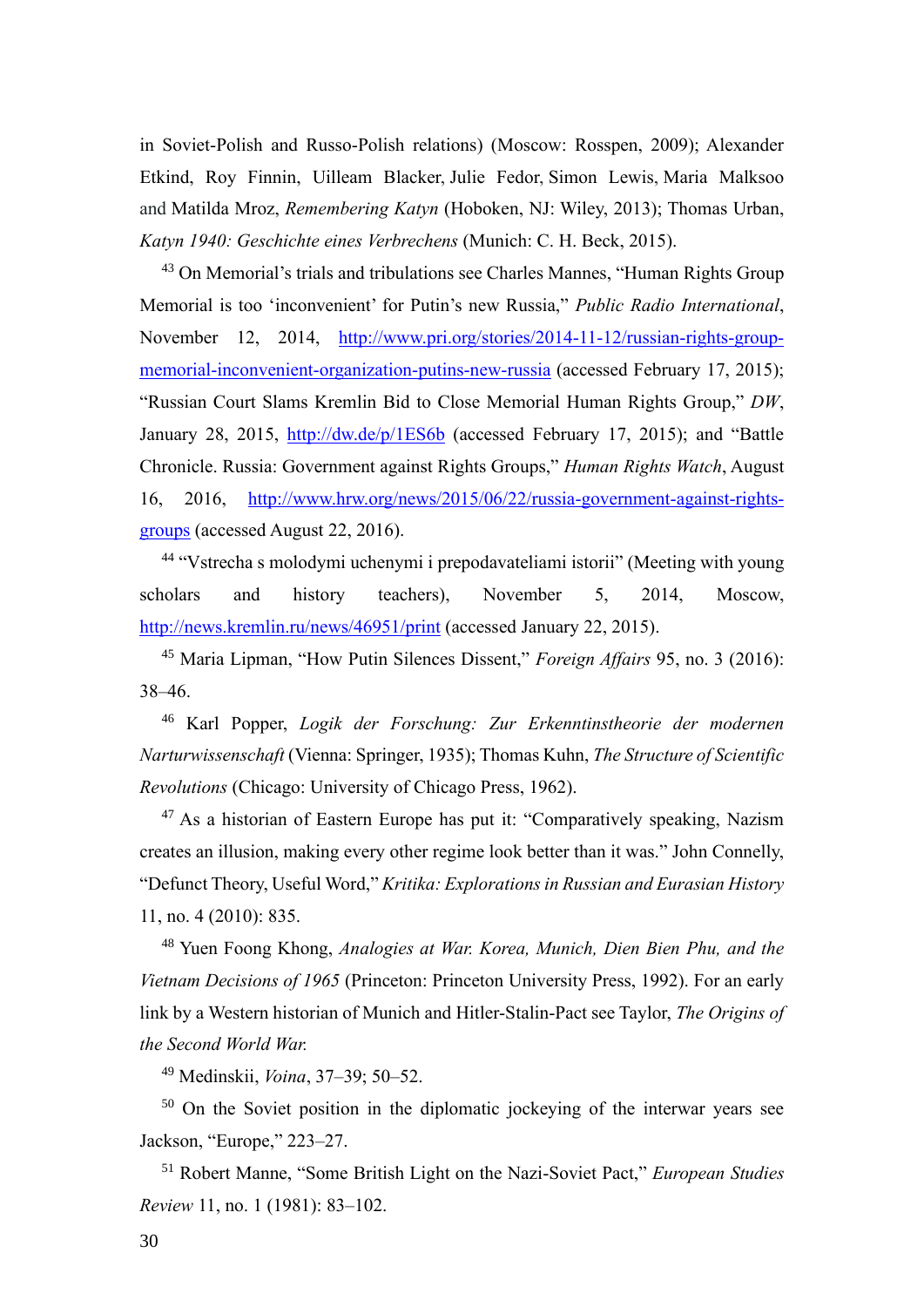<sup>52</sup> Mark Edele, "Russia Still Struggles with a Violent Past, 70 Years after the Defeat of Nazism," *The Conversation*, May 7, 2015, [http://theconversation.com/russia-still](http://theconversation.com/russia-still-struggles-with-a-violent-past-70-years-after-the-defeat-of-nazism-41031)[struggles-with-a-violent-past-70-years-after-the-defeat-of-nazism-41031.](http://theconversation.com/russia-still-struggles-with-a-violent-past-70-years-after-the-defeat-of-nazism-41031)

<sup>53</sup> Carl Schreck, "Transmission: Merkel's Remark on 'Criminal" Annexation Omitted in Russian Translation," *Radio Free Europe/Radio Liberty*, May 12, 2015, [http://www.rferl.org/content/russia-merkel-putin-translation-criminal-word](http://www.rferl.org/content/russia-merkel-putin-translation-criminal-word-omitted/27011285.html)[omitted/27011285.html](http://www.rferl.org/content/russia-merkel-putin-translation-criminal-word-omitted/27011285.html) (accessed May 15, 2015).

<sup>54</sup> "Zaiavleniia dlia pressy i otvety na voprosy zhurnalistov po itogam vstrechi s Federal'nym kantslerom Germanii Angeloi Merkel'" (Press statement and answers to questions from journalists about the results of the meeting with the German Chancellor Angela Merkel), May 10, 2015, 16:00, Moscow, Kremlin, <http://kremlin.ru/events/president/transcripts/49455> (accessed May 13, 2015). For comparison of the wording, the German translation is available at [http://www.bundesregierung.de/Content/DE/Mitschrift/Pressekonferenzen/2015/05/20](http://www.bundesregierung.de/Content/DE/Mitschrift/Pressekonferenzen/2015/05/2015-05-10-pk-merkel-putin.html) [15-05-10-pk-merkel-putin.html](http://www.bundesregierung.de/Content/DE/Mitschrift/Pressekonferenzen/2015/05/2015-05-10-pk-merkel-putin.html) (accessed May 15, 2015).

<sup>55</sup> Sherlock, *Historical Narratives*, 161–65, quotation on 165.

<sup>56</sup> See for example Elena Seniavskaia, *Protivniki Rossii v voinakh XX veka: Evoliutsiia "obraza vraga" v soznanii armii i obshchestva* (Enemies of Russia in the war of the twentieth century: Evolution of the "image of the enemy" in the consciousness of army and society) (Moscow: Rosspen, 2006); or Mel'tiukhov, *17 sentiabria 1939*. See also Inessa Jażborowska, "Russian Historical Writing about the Crime of Katyn," *Polish Review* 53, no. 2 (2008): 139–57; David Brandenberger, Vladimir Solonari, Boris Mironov, Anton Fedyashin and Elena Zubkova, "Toward a New Orthodoxy? The Politics of History in Russia Today," *Kritika: Explorations in Russian and Eurasian History* 10, no. 4 (2009): 825–68; and Karsten Brüggemann, "Russia and the Baltic Countries: Recent Russian-Language Literature," ibid., 935–56.

<sup>57</sup> Gregory Carlton, "Victory in Death: Annihilation Narratives in Russia Today," *History & Memory* 22, no. 1 (2010): 135–68.

<sup>58</sup> Stephen M. Norris, "Memory for Sale: Victory Day 2010 and Russian Remembrance." *Soviet & Post-Soviet Review* 38, no. 2 (2011): 201–29; Seth Bernstein, "Remembering War, Remaining Soviet: Digital Commemoration of World War II in Putin's Russia," *Memory Studies* 9, no. 4 (2016): 422–36.

<sup>59</sup> In 2004, the Stalinist hardliner Vladimir Vasil'evich Sukhodeev denounced Putin's refusal to flatly deny the Soviet responsibility for the Katyn mass shootings as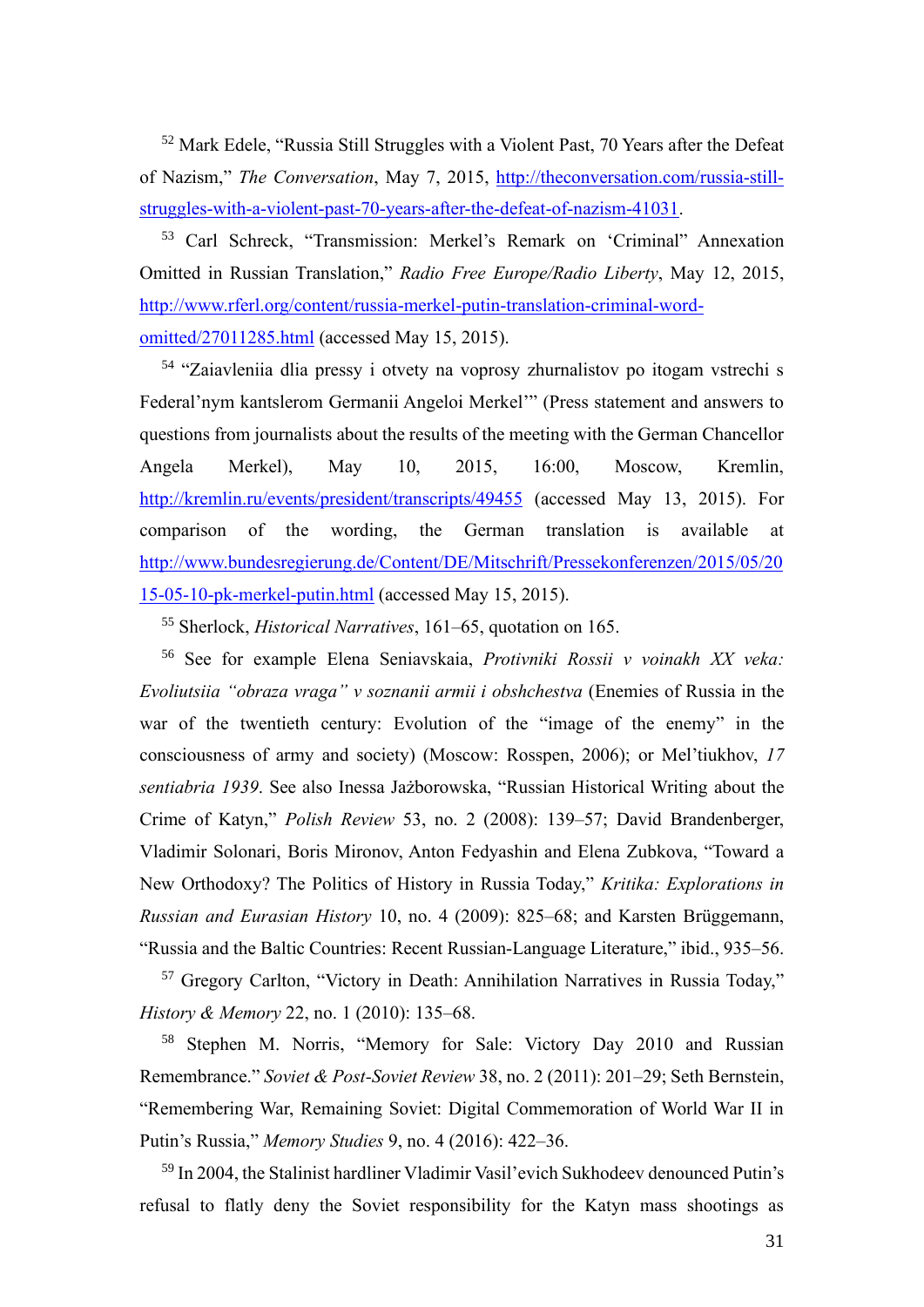"unobjective." See his *Epokha Stalina: Sobytiia i liudi. Entsiklopediia* (Stalin's epoch: Events and people. Encyclopedia) (Moscow: Eksmo, 2004), 129.

<sup>60</sup> http://www.levada.ru/31-08-2014/vtoraya-mirovaya-i-velikaya-otechestvennayavoiny (accessed February 10, 2015). A good introduction to the question of the importance of Allied assistance is Alexander Hill, *The Great Patriotic War of the Soviet Union, 1941–45: A Documentary Reader* (London: Routledge, 2009), chap. 8. A broader view is provided by R. J. Overy, *Why the Allies Won* (New York: W. W. Norton, 1997). On the question of "occupation" see Mark Edele, "Soviet Liberations and Occupations, 1939–1949," in *The Cambridge History of the Second World War*, 2:487– 506.

<sup>61</sup> "Press-vypusk No. 1216: 'Itogi Velikoi Otechestvennoi voiny: peresmotr nedopustim?'" (Press Release No. 1216: "Results of the Great Patriotic War: Is a revision inadmissible?"), <http://wciom.ru/index.php?id=459&uid=11804> (accessed February 13, 2015).

<sup>62</sup> Igor Torbakov, "Divisive Historical Memories: Russia and Eastern Europe," in Daniel Chirot, Gi-Wook Shin and Daniel Sneider, eds., *Confronting Memories of World War II: European and Asian Legacies* (Seattle: University of Washington Press, 2014), 253.

<sup>63</sup> "USSR Didn't Need Allies to Win WWII—Survey," October 23, 2010, <http://rt.com/usa/ussr-didnt-need-allies/> (accessed February 10, 2015).

<sup>64</sup> See Mark Edele, *Stalinist Society, 1928–1953* (Oxford: Oxford University Press, 2011), 316–17, fn. 97. More work can be done on the history of this law—a pretty welldocumented saga.

<sup>65</sup> Torbakov, "Divisive Historical Memories," 235–36.

<sup>66</sup> Ibid., 245.

<sup>67</sup> See Zygar, *All the Kremlin's Men*; Ben Judah, *Fragile Empire: How Russia Fell in and out of Love with Vladimir Putin* (New Haven: Yale University Press, 2013).

<sup>68</sup> On the reconstruction of "normal authoritarianism" under Putin, see also William Zimmerman, *Ruling Russia: Authoritarianism from the Revolution to Putin* (Princeton: Princeton University Press, 2014), esp. chaps. 8–10.

<sup>69</sup> Michael Shermer and Alex Grobman, *Denying History: Who Says the Holocaust Never Happened and Why Do They Say It?*, updated and expanded ed. (Berkeley: University of California Press, 2009), 10–15.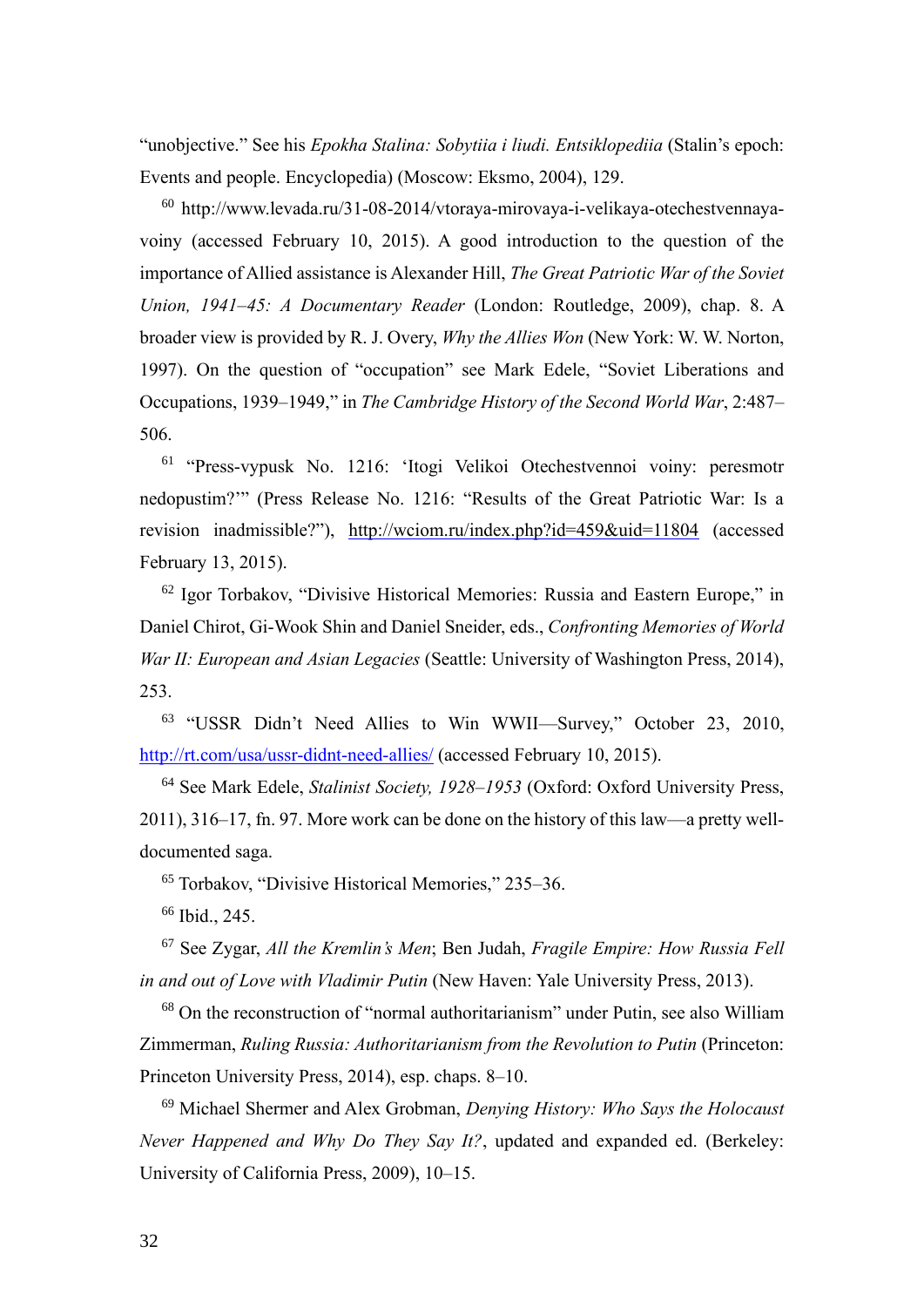<sup>70</sup> Richard J. Evans, *Lying About Hitler: History, Holocaust, and the David Irving Trial* (New York: Basic Books, 2001); Deborah E. Lipstadt, *History on Trial: My Day in Court with a Holocaust Denier* (New York: Harper, 2006).

<sup>71</sup> Sergei Khrushchev, ed., *Memoirs of Nikita Khrushchev*, vol. 1, *Commissar (1918– 1945)* (University Park: Pennsylvania State University Press, 2004), 225–26.

<sup>72</sup> See Filip Slaveski, "Academics and 'Barbarians': Why One Article Aroused Russian Ire," [http://theconversation.com/academics-and-barbarians-why-one-article](http://theconversation.com/academics-and-barbarians-why-one-article-aroused-russian-ire-25480)[aroused-russian-ire-25480](http://theconversation.com/academics-and-barbarians-why-one-article-aroused-russian-ire-25480) (accessed February 13, 2015).

 $^{73}$  For other cases prosecuted under article 354.1, which are still in process see Sergei Golubev, "354.1: Ishchut sebe opravdaniia" (Article 354.1: In search of aquittals), *Mediazona*, May 15, 2015, <https://zona.media/article/2015/15/05/codex-354-1> (accessed April 12, 2017). None of them concern historical representations, i.e., "lying" about the role of the Soviet Union in World War II. Luzgin has meanwhile lost an appeal in the Supreme Court. He continues fighting the charge and has lodged a complaint with the European Court of Human Rights. Fittingly, he is represented by Memorial. See "Vladimir Luzgin podal zhalobu v ESPCh," (Vladimir Luzgin submitted complaint to European Court of Human Rights), *SOVA: Infromatsionno-analiticheskii tsentr*, March 3, 2017, [http://www.sova-center.ru/racism](http://www.sova-center.ru/racism-xenophobia/news/counteraction/2017/03/d36517/)[xenophobia/news/counteraction/2017/03/d36517/](http://www.sova-center.ru/racism-xenophobia/news/counteraction/2017/03/d36517/) (accessed April 7, 2017); and Anton Vshivtsev, "Uroki istorii v Verkhovnom sude," (History Lessons in the Supreme Court), *Novoe vremia*, September 2, 2016, [https://newtimes.ru/stati/xroniki/uroki-istorii-v](https://newtimes.ru/stati/xroniki/uroki-istorii-v-verxovnom-sude.html)[verxovnom-sude.html](https://newtimes.ru/stati/xroniki/uroki-istorii-v-verxovnom-sude.html) (accessed April 13, 2017).

<sup>74</sup> Chris Summers, "Red Army Rapists Exposed," BBC News, April 29, 2002, <http://news.bbc.co.uk/2/hi/europe/1939174.stm> (accessed February 13, 2015).

<sup>75</sup> Antony Beevor, *The Fall of Berlin 1945* (New York: Penguin, 2003). Compare with the classics: Norman Naimark, *The Russians in Germany: A History of the Soviet Zone of Occupation, 1945–1949* (Cambridge, MA: Belknap Press of Harvard University Press, 1995); and Manfred Zeidler, *Kriegsende Im Osten: Die Rote Armee und die Besetzung Deutschlands östlich von Oder und Neisse 1944/45* (Munich: Oldenbourg, 1996).

<sup>76</sup> Shaun Walker, "Russian Region Bans British Historians' Books from Schools," *Guardian*, August 6, 2015, https://www.theguardian.com/world/2015/aug/05/russianregion-bans-british-historians-books-from-schools (accessed October 11, 2016). See Ian Kershaw, *The End: Hitler's Germany, 1944–45* (London: Allan Lane, 2011); Filip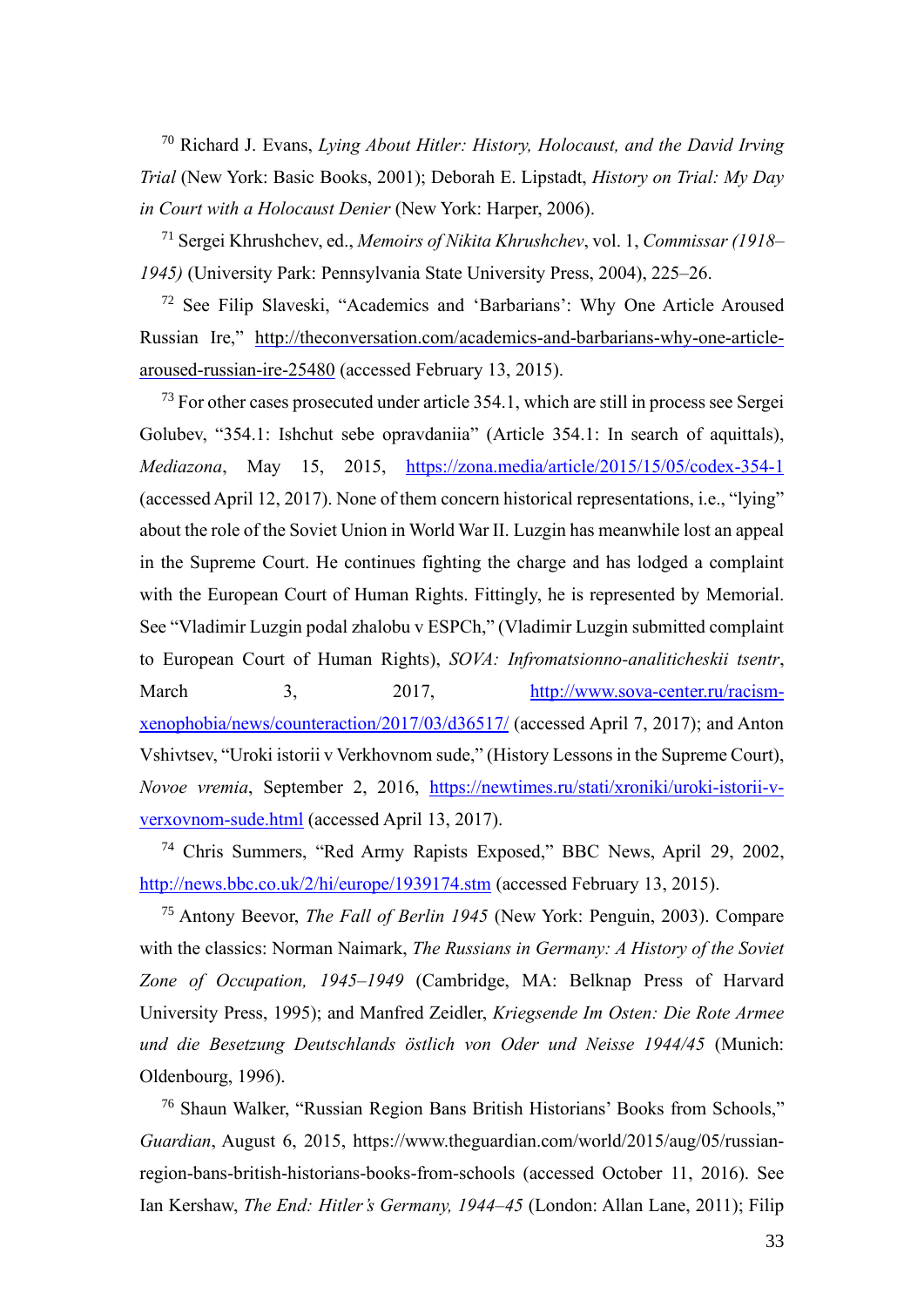Slaveski, *The Soviet Occupation of Germany: Hunger, Mass Violence and the Struggle for Survival, 1945–1947* (Cambridge: Cambridge University Press, 2013).

 $77$  For a succinct overview over the debate and the evidence see Evan Mawdsley, "Crossing the Rubicon: Soviet Plans for Offensive War in 1940–1941," *International History Review* 25, no. 4 (2003): 818–65.

 $78$  For a high-quality example of the view that Stalin did plan to attack, with the interesting sub-argument that the Germans could not know this and hence these alleged war plans do not excuse the German invasion as a "preventive attack," see Bogdan Musial, *Kampfplatz Deutschland: Stalins Kriegspläne gegen den Westen* (Berlin: List Taschenbuch, 2008).

<sup>79</sup> See K. M. Aleksandrov's books, *Ofitserskii korpus armii general-leitenanta A. A. Vlasova 1944–1945*, 2nd ed. (The officer corps of the army of General-Lieutenant A. A. Vlasov, 1944–45) (Moscow: Posev, 2009); *Russkie soldaty Vermakhta: Geroi ili predateli* (Russian soldiers of the Wehrmacht: Heroes or traitors) (Moscow: Eksmo, 2005); and *Armiia generala Vlasova 1944–1945* (The army of General Vlasov) (Moscow: Eksmo, 2006).

<sup>80</sup> The proceedings are available at  $\frac{http://www.spbiiran.nw.ru/3aIII/17a-25}{amp;100}$  (accessed August 22, 2016). The most important published account is Elena Kuznetsova, "Zashchita s generalom Vlasovym," (Defense with General Vlasov), *Fontanka: Peterburgskaia internet-gazeta*, March 2, 2016, <http://www.fontanka.ru/2016/03/01/173/> (accessed August 22, 2016).

<sup>81</sup> "O dvizhenii 'Narodnyi Sobor," (On the "People's Council" movement), <http://www.narodsobor.ru/about> (accessed August 22, 2016).

<sup>82</sup> Kuznetsova, "Zashchita s generalom Vlasovym."

<sup>83</sup> A. Iu. Plotnikov and V. V. Vasilik, "'Vlasovskoe dvizhenie' ili eshche raz ob istorii predatel'stva. (Na osnove analiza doktorskoi dissertatsii K. M. Aleksandrova)," (The Vlasov movement, or: One more time about the history of treason [On the basis of an analysis of the doctoral dissertation of K. M. Aleksandrov]), *Klio* 1 (109) (2016): 197– 202.

<sup>84</sup> Kirill Chulkov, "Spaset li VAK Rossiiu ot predatelei?" (Will VAK save Russia from the traitors?), *Versiia na Neve*, March 27, 2017, [https://neva.versia.ru/istorik](https://neva.versia.ru/istorik-vlasovec-kirill-aleksandrov-mozhet-ne-poluchit-stepen-doktora)[vlasovec-kirill-aleksandrov-mozhet-ne-poluchit-stepen-doktora](https://neva.versia.ru/istorik-vlasovec-kirill-aleksandrov-mozhet-ne-poluchit-stepen-doktora) (accessed April 12, 2017).